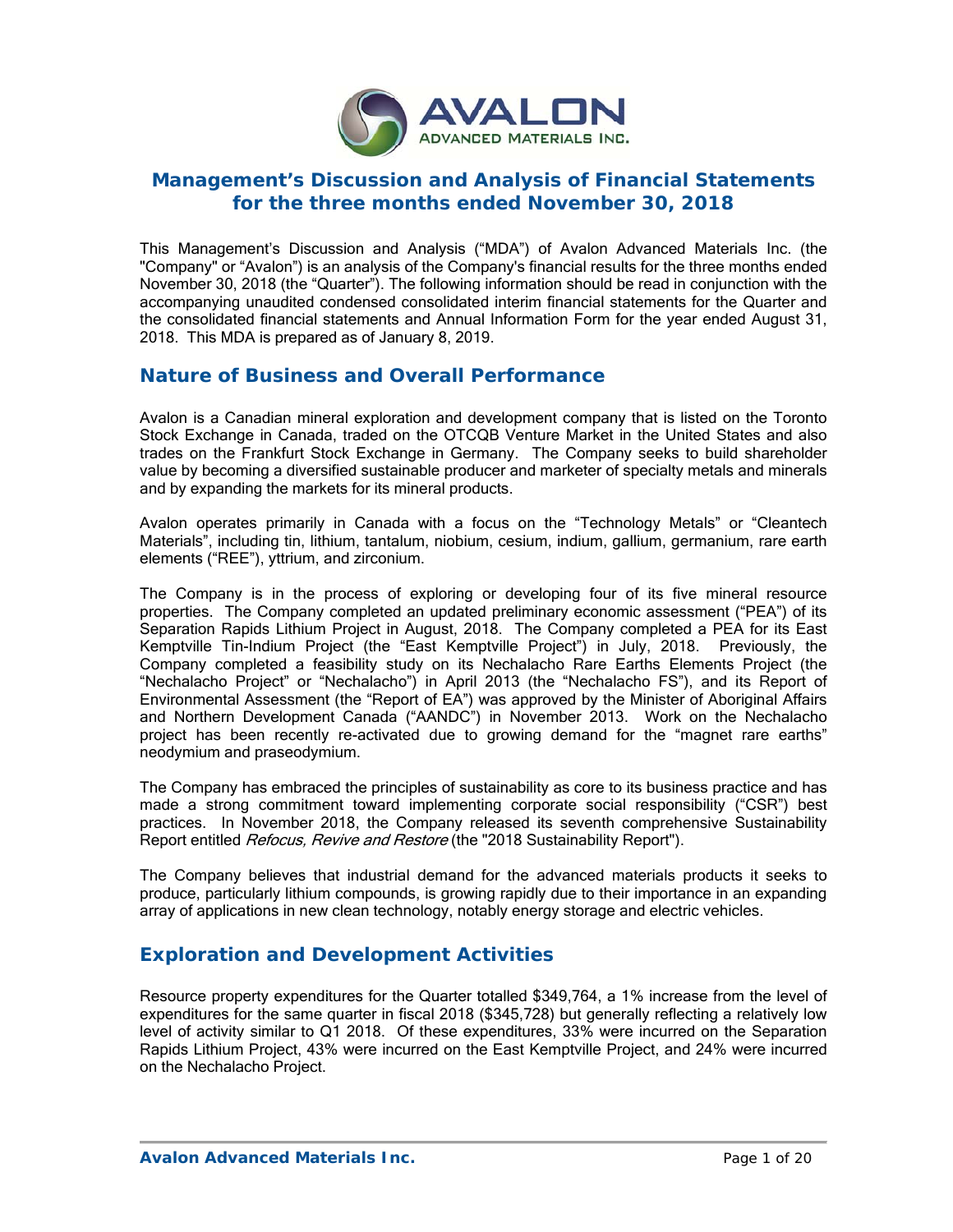### *Separation Rapids Lithium Project*

The Separation Rapids property consists of fifteen mineral claims and one mining lease covering a combined area of approximately 2,869 hectares (7,091 acres) in the Paterson Lake Area, Kenora Mining Division, Ontario, all of which are owned 100% by Avalon. The lease covers an area of 421.44 hectares over the area of the lithium pegmatite deposit and adjacent lands that may be used for mine development infrastructure. The deposit is a potential source of lithium minerals for use in the glass and ceramics industry and specialty composite materials as well as lithium chemicals for the battery industry.

During fiscal 2018, the Company completed an updated PEA on a simplified business model that focuses on initial production of lithium mineral concentrates for the glass industry, with potential for future expansion into production of the battery materials lithium carbonate and/or lithium hydroxide. This smaller scale development model reduces capital expenditure requirements substantially from the original model completed in September 2016, while generating attractive returns and reducing overall business and permitting risk.

During the Quarter, the Company incurred \$114,085 (2018 - \$251,517) in exploration and development expenditures on the Separation Rapids Project. Approximately 44% of these were incurred on the summer geological mapping and geochemical sampling program and resource modelling, 23% were incurred on finalizing the updated PEA, 16% was spent on on-going environmental studies and permitting, and 15% on metallurgical testwork to produce a further 15kg of "Super Petalite" sample. In addition, approximately \$50,000 was expended on lithium market development work towards securing offtake agreements for the petalite products.

As previously disclosed, during the summer mapping program the Company discovered a new petalite-bearing pegmatite, named the Snowbank Pegmatite, on the contiguous Paterson Lake claims, approximately 4 kilometres northwest of the main Separation Rapids lithium deposit. These claims host three previously known pegmatite occurrences known as the Glitter, Wolf and Rattler of which the former showing is petalite-bearing. Snowbank was discovered in a large outcrop area east of these occurrences and along trend from the main Separation Rapids deposit. Like the main deposit, the lithium occurs primarily in the ore mineral petalite, which occurs as large crystals up to 15cm in diameter. Highlights include lithium values of 1.53% Li2O over 2.6m in channel 1A, 1.61%  $Li<sub>2</sub>O$  over 2.3m in channel 2B and 1.07% Li<sub>2</sub>O over 2.9 metres in channel 4A, grades that are comparable to the main deposit. The new find illustrates the potential for more petalite pegmatite discoveries in the Separation Rapids area.

#### Lithium Markets

While lithium battery materials are getting most of the attention in the market and the media, demand for lithium in high strength glass products is also expected to grow. Many existing and new high strength glass formulations for automotive, aircraft, cell phones, and video displays where durability and light weight are key, require lithium to achieve the desired properties. Avalon's new "Super Petalite" product is well-suited for this market. Global lithium prices are stabilizing with lithium carbonate reportedly averaging US\$12,200/tonne in late 2018, while spodumene concentrate prices (6% Li<sub>2</sub>O, FOB Australia) remain stable at approximately US\$875/tonne.

Numerous expressions of interest have been received from potential customers for the Company's lithium industrial mineral products and discussions on off-take commitments with potential partners from Europe and China were accelerated during the Quarter following completion of the PEA. These have helped to define the probable market size for the petalite product, allowing the Company to finalize an appropriate production capacity for the Phase 1 plant for the purposes of the updated PEA. With demand for lithium growing rapidly and few advanced lithium projects ready to commence production, the Company is well-positioned to bring a new supply to the market to serve priority customers, once project financing is in place.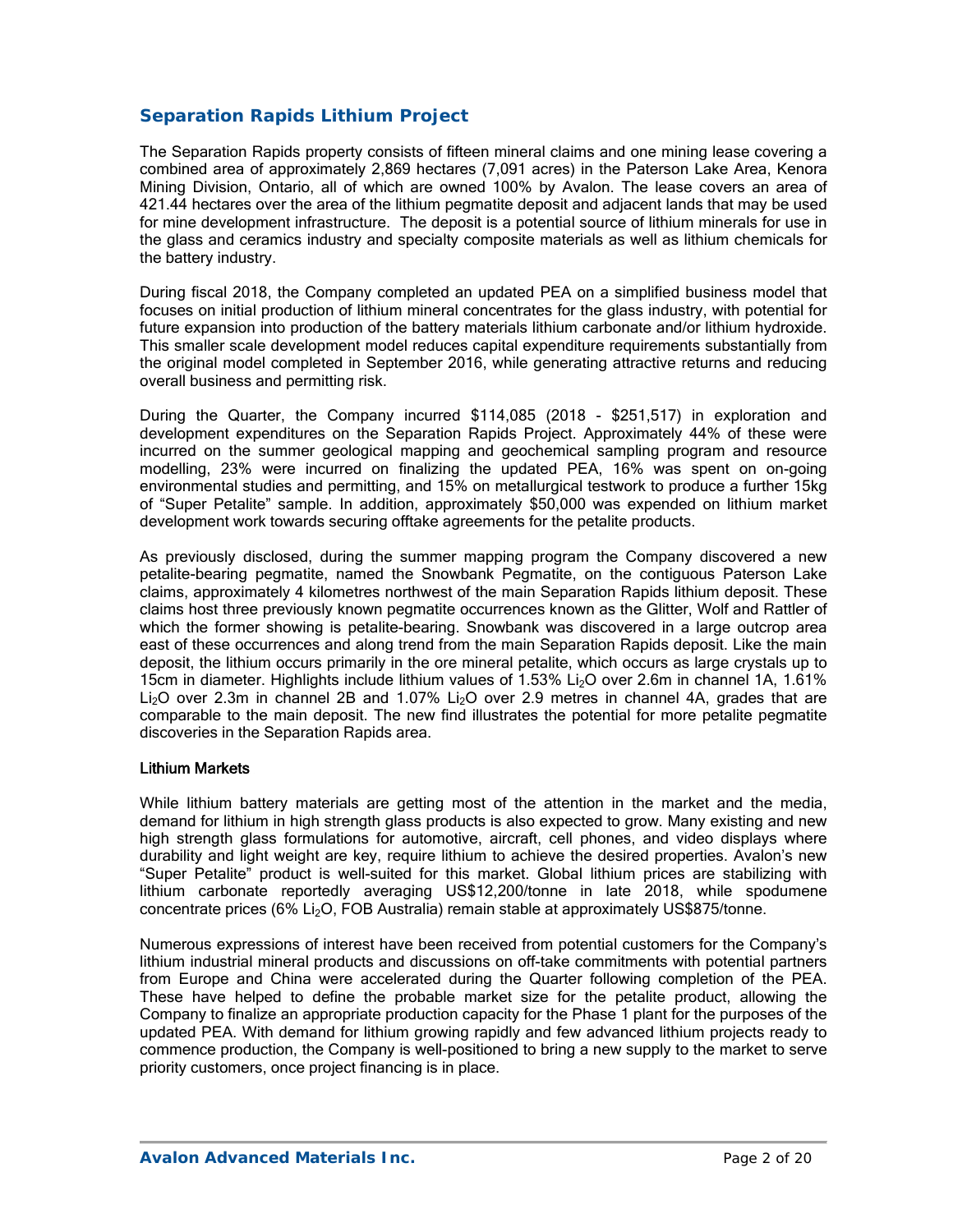#### Environmental Assessment and Community Engagement

Avalon is committed to developing the Separation Rapids Project based on modern CSR principles and reporting on its performance in its annual Sustainability Reports. These CSR principles include commitments to minimize environmental impacts, ensuring the health and safety of employees, creating benefits for local communities and providing full transparency in its social and environmental performance. The Company and the project are now well known in the local community.

The Project is located in the traditional land use area of the Wabaseemoong Independent Nations ("WIN") for which they have stewardship under an agreement with the Province. The Company first signed an MOU with WIN in 1999 which was renewed when the Project was re-activated in 2013. Avalon management has been keeping WIN leadership informed on Project activities and remains committed to fulfilling its community consultation obligations and partnering with WIN on business opportunities and providing training for community members. The Company has also initiated dialogue with the Métis Nation of Ontario which holds Aboriginal rights in the area. Engagement is ongoing with local Indigenous communities, regulators, and local government who continue to be supportive of the project.

Results of the packer testwork received during the Quarter confirmed initial expectations that the local rock has low hydraulic permeability, and thus a low risk of water inflow from the English River into the pit. Additional tests will be completed during Feasibility Study work planned for 2019-20 to confirm these initial results. Groundwater samples were also collected for analysis. A report received during the Quarter from environmental consultants Knight Piesold confirmed that historical environmental baseline data is comparable to the present site conditions and thus can be utilized for future permitting. This avoids repeating baseline data collection with consequent cost savings and reduced risk of delays. The additional data collection also confirmed that there are no species at risk at site. Fisheries data collected will allow trade off studies in the next project phase in an effort to identify a more cost effective tailing management area. Alternate routes were evaluated for a hydro-electric power line to the site, and a scope of work was prepared for a detailed study of the selected route.

#### Future Work

The next step in the Project's development is to proceed with a short pilot plant program on another bulk sample to finalize flowsheet parameters for engineering purposes including reagent recycling and water treatment processes, after which a bankable feasibility study can be completed. This work is expected to proceed in 2019 after off-take agreements are concluded and additional project financing is in place. Some additional drilling is also contemplated to bring more of the Inferred resources into the Measured and Indicated categories and collect more geotechnical data for pit design work. Initial exploration drilling on the new Snowbank pegmatite discovery and the Glitter pegmatite is also contemplated. Environmental studies of the proposed power transmission line route will be initiated once the final route is determined.

Unless otherwise noted, the technical information on the Separation Rapids Lithium Project has been reviewed and approved by the Company's Senior Vice President, Metallurgy and Technology Development, Mr. David Marsh, FAusIMM (CP), or Dr. William Mercer, PhD, P.Geo. (Ontario), P. Geo. (NS), Vice President, Exploration, who are both Qualified Persons under NI 43-101.

#### **Nechalacho Rare Earth Elements Project**

The Nechalacho Project is located at Thor Lake in the Mackenzie Mining District of the Northwest Territories ("NWT"), approximately 100 kilometres southeast of the city of Yellowknife. The property is comprised of eight contiguous mining leases totalling 14,229 acres (5,786 hectares). The leases are subject to one independently owned 2.5% Net Smelter Returns ("NSR") royalty agreement. Avalon has the contractual right to buy out this royalty on the basis of a fixed formula, which is currently approximately \$1.5 million and which will increase at a rate equal to the Canadian prime rate until the royalty is bought out.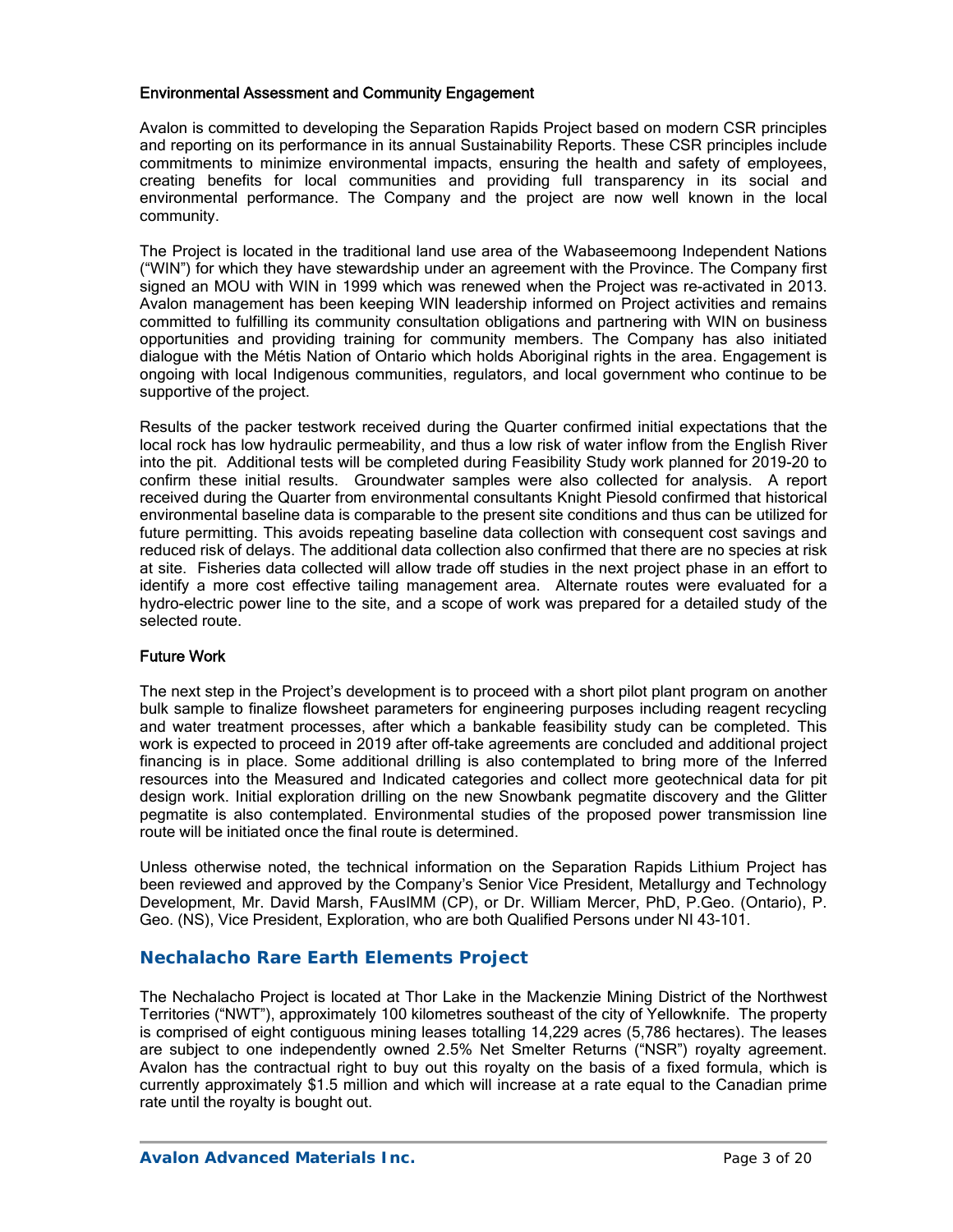The property is situated in an area referred to as the Akaitcho Territory, an area which is subject to comprehensive land claim negotiations between the Government of Canada and the Treaty 8 Tribal Corporation, which consists of the Yellowknives Dene First Nation ("YKDFN"), the Deninu K'ue First Nation ("DKFN") and the Lutsel K'e Dene First Nation ("LKDFN"). The Company has signed an Accommodation Agreement with the DKFN. The Company also recognizes that the Tłįcho First Nation ("TFN") has a settled land claim with the Government of Canada which provides for certain harvesting rights in the area of the Nechalacho site. The general area around the Nechalacho site is subject to Aboriginal rights asserted by two Métis organizations: the Northwest Territory Métis Nation ("NWTMN") and the North Slave Métis Alliance ("NSMA"). During 2014, Avalon concluded a Participation Agreement with the NWTMN and commenced discussions with the NSMA.

Expenditures during the Quarter totalled \$82,711 (2018 - \$17,411), which were incurred primarily on the field program that was conducted in September.

#### Rare Earth Markets

Interest in rare earth projects outside China (including Avalon's) has re-surfaced recently following the US National Defense Authorization Act banning the purchase of rare earths and rare earth magnets from China for the US Department of Defense. This and the ongoing US trade dispute with China has created additional supply chain risk for these critical elements.

Rare earth magnets remain vital to many clean technology applications requiring high efficiency, lightweight electric motors and generators. This includes motors for electric vehicles, which can require 5-10kg of rare earth magnets per vehicle. The growing market for electric vehicles, especially in China, has created new demand for these high strength magnets, resulting in rising prices for neodymium (US\$47/kg FOB China in early October 2018 according to Asian Metal) and praseodymium (US\$59/kg FOB China according to Asian Metal). The world still largely relies on China for rare earth supply, yet China reportedly may soon become an importer of neodymium concentrates.

#### Recent Work and Future Development Plans

Avalon is now investigating the possibility of initiating development at Nechalacho as a small-scale producer of Neodymium- Praseodymium ("Nd-Pr") rich concentrates from near surface resources in the T-Zone and Tardiff Zones. A low-cost mining, crushing and ore-sorting operation is contemplated that has significant advantages over the already-approved Basal Zone Project development plan both from a cost and an environmental footprint standpoint. The barren waste rock generated from the ore-sorting process (being environmentally benign) would negate the need for the originally proposed aggregate quarry for site development and the process flowsheet would not involve extensive use of water or other chemical reagents

The Company is currently participating in an independent scoping study, supported in part by the Territorial Government, on the East Arm-Yellowknife Road and hydro infrastructure corridor in order to provide clean power, year-round access to site and greatly simplified Project logistics. It would also provide significant capital and operating cost savings to Nechalacho and improved access for isolated northern communities such as Lutsel K'e. This is driven in part by Federal government initiatives to reduce greenhouse gas emissions by replacing diesel power with clean hydro power.

Avalon completed a field program in September to conduct additional sampling in the area of the T-Zone and Tardiff Zones to collect more analytical data on the Nd-Pr rich bastnaesite mineralization. Additional samples of the bastnaesite mineralization were also collected for initial ore-sorting process testwork contemplated for early 2019.

The check analyses for drill core from the North T Zone are illustrated in Table 1 below. The three intervals are from the bastnaesite-rich F subzone of the North T deposit and illustrate the average high grade of that zone with a weighted average of 4.2% total rare earth oxide ("TREO") over 4.6 metres (the core width is believed to be close to true width).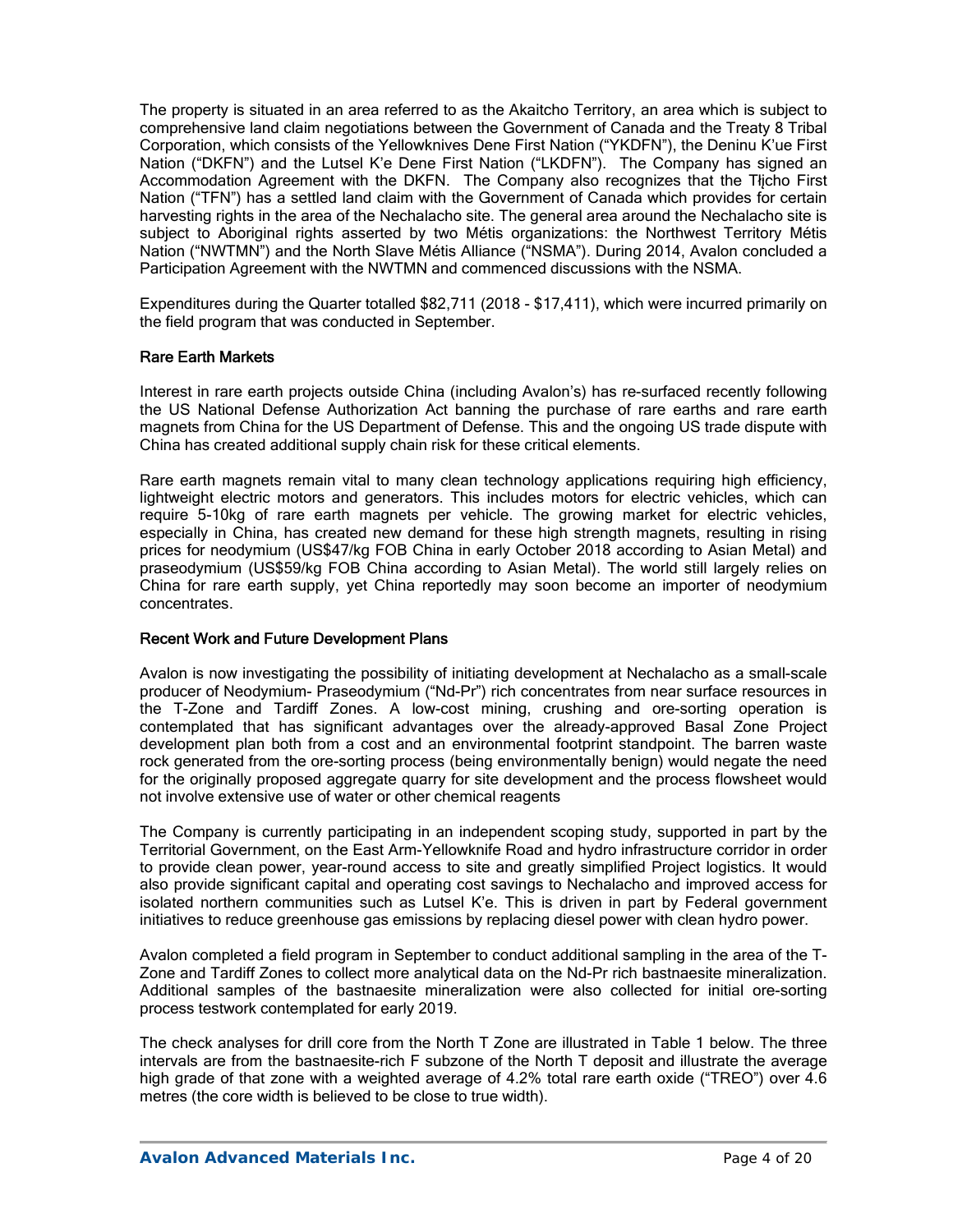| Zone    | Subzone      | Drill<br>hole/<br>Trench | <b>Number</b><br>οf<br>samples | From<br>(m) | To<br>(m) | <b>Width</b><br>(m) | Li <sub>2</sub> O<br>% | Nb <sub>2</sub> O <sub>5</sub><br>% | <b>TREO</b><br>% |
|---------|--------------|--------------------------|--------------------------------|-------------|-----------|---------------------|------------------------|-------------------------------------|------------------|
|         | F Subzone    |                          |                                |             |           |                     |                        |                                     |                  |
| North T | (Bastnaesite |                          |                                |             |           |                     |                        |                                     |                  |
| Zone    | Subzone)     | 83-18                    | 3                              | 18.29       | 27.13     | 8.84                | 0.58                   | 0.091                               | 0.87             |
|         | F Subzone    |                          |                                |             |           |                     |                        |                                     |                  |
| North T | (Bastnaesite |                          |                                |             |           |                     |                        |                                     |                  |
| Zone    | Subzone)     | 83-16                    |                                | 26.09       | 28.50     | 2.41                | 0.03                   | 0.023                               | 11.18            |
|         | F Subzone    |                          |                                |             |           |                     |                        |                                     |                  |
| North T | (Bastnaesite |                          |                                |             |           |                     |                        |                                     |                  |
| Zone    | Subzone)     | 84-77                    |                                | 26.52       | 29.11     | 2.59                | 0.46                   | 0.060                               | 8.98             |

### TABLE 1: DRILL CORE ANALYSES FROM NORTH T ZONE

Footnotes

1. Samples were collected as close as possible to historic drill core samples for comparison purposes. Half core was quartered for this analysis.

- 2. TREO % is the total of all rare earth elements plus yttrium as oxides.
- 3. Analyses were completed at ALS Global Laboratory in Vancouver
- 4. Rare earth, lithium and niobium values are for ALS MS-89L analytical method that utilizes sodium peroxide fusion followed by ICP analysis.
- 5. Over limits rare earth values (for example, Ce>2,5%) were checked with ALS method ME-XRF30.

The South T-Zone is also known to contain lithium and rare earth mineralization, although the original exploration drilling in the 1980s was focused on beryllium and no formal resource estimate was established for rare earths or lithium. However, recent analytical results have highlighted significant lithium and niobium enrichment in this zone. These include drill core assays of 0.75% to 1.0%  $Nb_2O_5$  with 2.74% to 2.15% Li<sub>2</sub>O over 1.22 and 3.05 metres respectively. As the assays have now been received for the core samples from the North and South T-Zones, Avalon is updating the resource estimate for rare earths and developing a new resource model for lithium in these two deposits.

Following the receipt of the new Exploration Type B Land Use Permit in June, that will remain valid until June 2023, Avalon also completed an application for an extension of its existing Land Use Permit and Water License for the first year of site preparation and preliminary low impact construction activities. This was completed in December, subsequent to the end of the Quarter. Initial engagement with local Indigenous communities was also completed with no concerns identified. Site waste rock materials were collected for future testing to confirm that this material is environmentally inert, similar to other previously tested waste rock at the site.

Work plans for 2019 (subject to funding) include:

- confirming Nd-Pr resources in the F-Subzone and Tardiff Zones and preparing a scoping study on a small-scale development model focused on Nd-Pr concentrate production;
- re-sampling existing drill core from 1980s drilling to analyze for lithium and establishing an initial T-Zone lithium resource estimate;
- investigating neodymium, praseodymium, dysprosium (the other 'magnet rare earth') and lithium potential in the North T and S zone deposits;
- metallurgical testing (ore sorting) of near surface rare earth mineralization with high neodymium and praseodymium values, and
- continuing the permitting process and community engagement toward identifying local Indigenous business partners.

Unless otherwise noted, the technical information on the Nechalacho Project has been reviewed and approved either by the Company's Senior Vice President Metallurgy and Technology Development, Mr. David Marsh, FAusIMM (CP), or Dr. William Mercer, PhD, P.Geo. (Ontario), P. Geo. (NWT), Vice President, Exploration, who are both Qualified Persons under NI 43-101.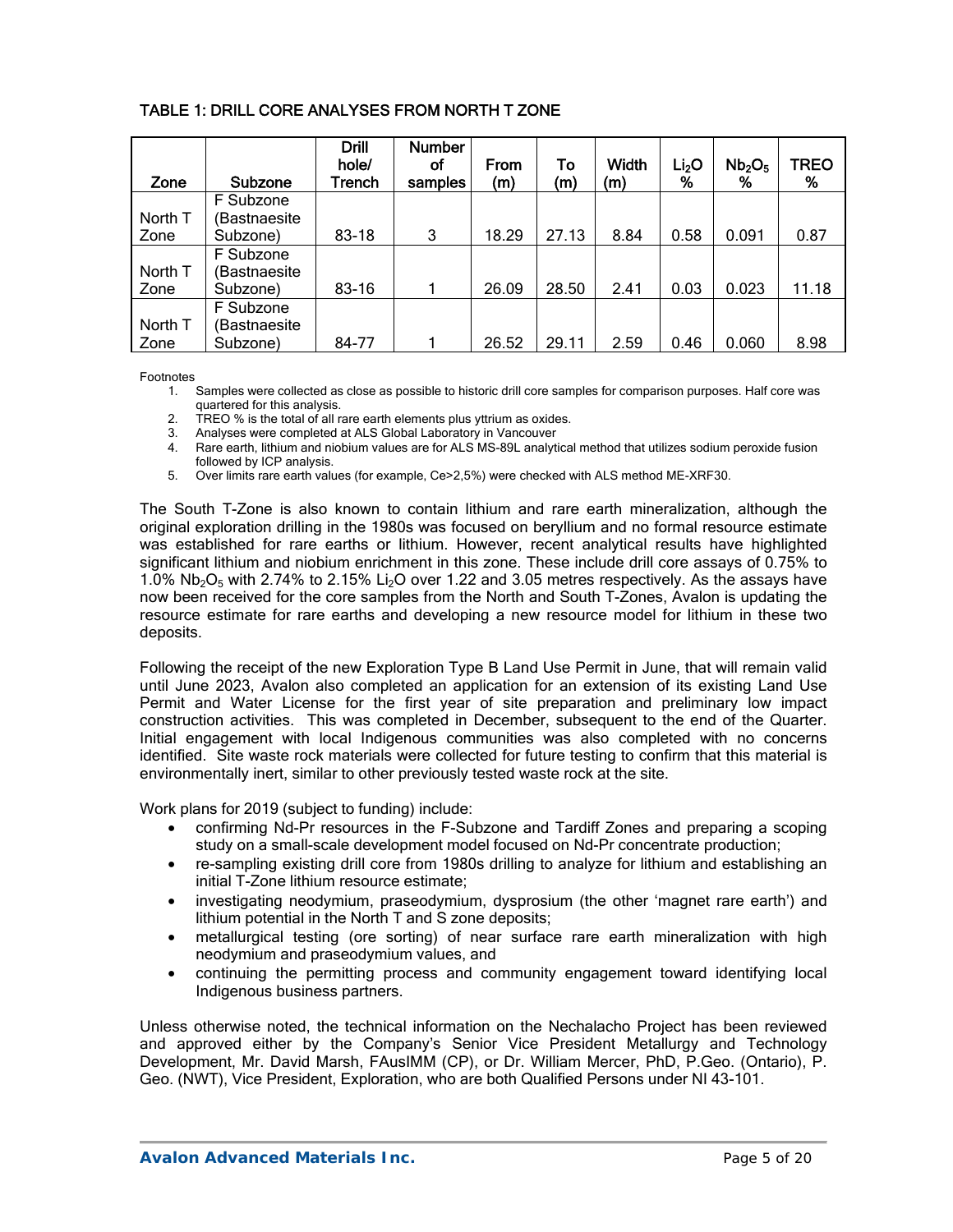### *East Kemptville Tin-Indium Project*

The 100% owned East Kemptville Tin-Indium Project is located 55km northeast of Yarmouth, Nova Scotia, Canada. The property consists of a Special Licence (soon to be converted to a Mineral Lease) plus one additional exploration licence covering approximately 6,000 acres in aggregate. East Kemptville was an operating tin mine from 1985-1992 and was North America's only large primary tin producer, before closing prematurely in 1992 due to a collapse in tin prices. Increasing global demand for tin and tightening supplies have resulted in strengthening tin prices, creating an opportunity for Avalon to consider re-developing East Kemptville.

Avalon is presently in the process of securing full tenure to the site under a Mineral Lease to put the Company in a position to re-start production at a small scale, utilizing the existing stockpile resources for initial feed to a gravity concentrator, supplemented by accessing near-surface higher grade tin resources. The present model will remediate the existing environmental liability and ultimately result in the full rehabilitation of the site. During fiscal 2018 the Company completed a PEA based on this new re-development model that indicated positive economics.

During the Quarter, the Company continued preparing the application for the Mineral Lease which was completed and submitted in December, subsequent to the end of the Quarter. It will be followed by submission of the accompanying Closure Plan in early 2019 after it is reviewed and certified. Once received, the Mineral Lease will allow Avalon to proceed with final feasibility study work and project financing. Environmental work was completed to allow the finalization of the Environmental Impact Assessment (referred to as a Project Designation in Nova Scotia) and the Crown Land Lease Transfer. These processes are anticipated to take approximately 4-6 months once submitted and therefore should be completed in mid-2019. Once all approvals are in place, financing is secured and feasibility work completed, the operation could be brought to initial production in 12-16 months, potentially by the fall of 2020.

The Company incurred \$149,353 (2018 - \$76,800) in expenditures during the Quarter on the East Kemptville Project, approximately 59% of the expenditures were incurred on environmental studies and permitting, 20% was spent on finalizing the EK PEA, with the balance incurred primarily on resource modelling of the stockpile.

During the Quarter, the Company decided not to renew three peripheral exploration licences and accordingly the costs incurred to-date of \$639,034 on the mineral claims under these exploration licences have been written off as an impairment loss during the Quarter.

#### Project Development Update

As disclosed in the Company's news release dated September 17, 2018 the Company received further encouraging results from an ore-sorting testwork program conducted on small samples of East Kemptville tin mineralization. These results provide further encouragement that ore-sorting technology can be successfully implemented at East Kemptville to reduce both the capital and operating costs estimated for the PEA, and to reduce the volume of tailings generated from the proposed operation.

Sensor-based ore-sorting ("SBS") is an emerging technology seeing increasing application in the mining industry. It involves the scanning of individual rock particles on a conveyor using various types of available sensor technologies. Depending on the chemical, mineralogical or physical characteristics, the particles of value are individually identified and separated from the "rejects" by applying either a mechanical, hydraulic or, in the case of East Kemptville, a pneumatic process.

The successful application of an ore-sorting process offers a number of potential benefits through the rejection of low or non-mineralized waste rock before it is fed into the processing plant. This can lead to a significant reduction in the size of the plant, along with attendant reductions in both capital and operating costs. It may also allow for the economic processing of low grade feed materials that would otherwise be un-economic to treat and the associated overall higher density waste products increases the capacity of waste management areas.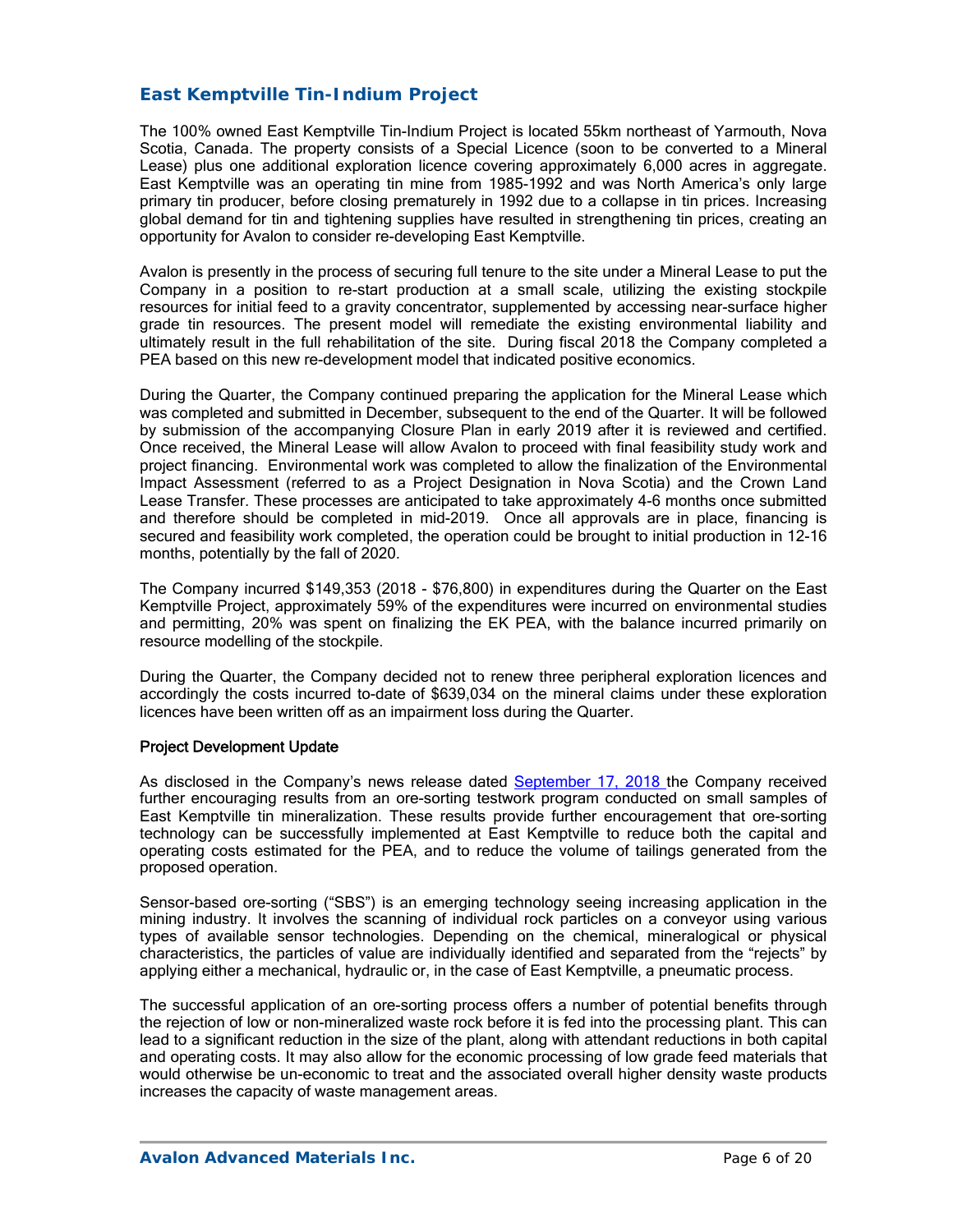The recent work was conducted by Cronimet Mining Processing SA (Pty) Ltd ("CMPSA"), who are providing technical and metallurgical services to Avalon in relation to the East Kemptville Project. CMPSA has also expressed interest in partnering with Avalon on the development of the Project.

In addition to extensive engagement during the year with NGOs, political and business leaders, engagement with the Acadia First Nation ("AFN") accelerated during the quarter. Regular meetings have been scheduled with AFN leadership to discuss business opportunities. Subsequent to the end of the Quarter, a meeting was held with the Benefits Committee of the KMKNO (Provincial Mi'kmaq) Assembly toward concluding an IBA type agreement. The AFN continue to be supportive of the Company's development plans for the East Kemptville site.

Next steps for site work involve the extraction of a bulk composite sample (approximately 10 tonnes) scheduled for January, 2019 to confirm the tin recoveries obtainable with the ore-sorting technology. This program, including preparation of the technical report, is expected to take five to six months to complete. The ore-sorting testwork, combined with a confirmation drilling program on the stockpile, will be utilized to finalize the small-scale site re-development model to the feasibility level of confidence. On permitting, in addition to the Mining Lease and Crown Land Lease transfer, work will also be initiated on the required Industrial Approval.

Unless otherwise noted, the technical information on the East Kemptville Tin-Indium Project has been reviewed and approved either by the Company's Senior Vice President Metallurgy and Technology Development, Mr. David Marsh, FAusIMM (CP), or Dr. William Mercer, PhD, P.Geo. (Ontario), P. Geo. (NS), Vice President, Exploration, who are both Qualified Persons under NI 43- 101.

### *Lilypad Cesium Project*

The Lilypad Cesium Project consists of 166 new claim units, totalling slightly over 3,200 ha, covering a field of lithium, tantalum and cesium mineralized pegmatites, and located 150 kilometres northeast of Pickle Lake, Ontario. The claims were staked by the Company between January 1999 and October 2000 and are 100% owned by the Company with no underlying royalties. Previous owners of the property drilled some 50 shallow drill holes and Avalon completed 32 drill holes totaling 4,781 metres in 2000 and 2001 in a program focused primarily on tantalum potential that produced encouraging initial results.

The project has been inactive since 2002 awaiting a recovery in tantalum prices or new demand for cesium minerals. Two recent developments have encouraged Avalon to resume exploration at the property. Firstly, because of recent increasing market interest in both lithium and cesium, a field program is justified primarily to further investigate the cesium potential of the property due to a global supply shortage. Secondly, development plans for the Ring of Fire area, north of the property, increase the probability of new road access being developed into the area in the near future.

Renewed exploration work now planned for summer 2019 will comprise geological mapping and geochemical sampling to better understand cesium distribution, identify new drill targets and to obtain samples suitable for metallurgical testwork. The 2000 and 2001 work program recognized exceptional cesium potential over a broad area on the property with drill intercepts assaying up to 6.205%  $Cs<sub>2</sub>O$  over 1.70 metres in one mineralized dyke known as the Pollucite Dyke.

The Project is located in the traditional territory of the Eabametoong First Nation. The Company has initiated discussions with community members.

### *Other Projects*

The Company did not complete any work on any of its other projects during the Quarter.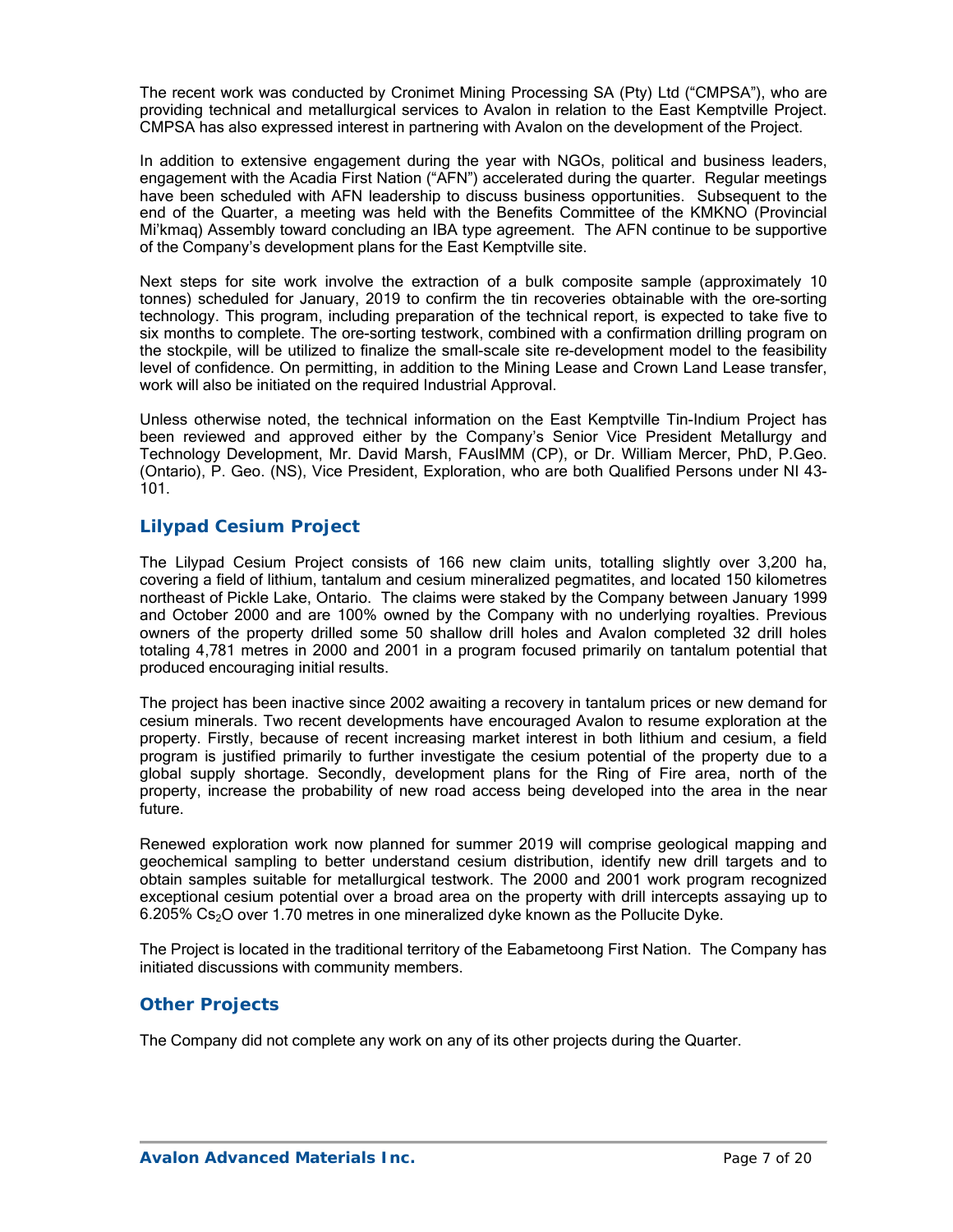# **Corporate Social Responsibility**

In November 2018, the Company released its 2018 Sustainability Report, which is available for download on the Company's website at: http://www.avalonAM.com

The 2018 Sustainability Report was prepared in accordance with the streamlined October 2016 Global Reporting Standards. The 2018 Sustainability Report incorporates a self-assessment of Fiscal 2018 performance and sets targets for 2019 against the applicable Mining Association of Canada "Toward Sustainable Mining" indicators.

In addition to the Company's safety performance, the report includes many other accomplishments such as energy efficiency initiatives, community outreach, and metallurgical process improvements that contribute to improved environmental performance. Avalon is committed to working closely with its Indigenous partners to create lasting economic and social benefits in the communities. In addition to its partners in the NWT, dialogue is ongoing with the Acadia First Nation in Nova Scotia as it relates to the East Kemptville Project and with Wabaseemoong Independent Nations ("WIN") and Métis Nation of Ontario with respect to the Separation Rapids Lithium Project, and was recently initiated with the Eabametoong First Nation for the Lilypad Cesium Project.

To provide independent advice as to the efficacy of the Company's CSR work, the Company maintains an independent Sustainability Advisory Committee ("SAC") that meets intermittently to review all of the Company's sustainability-oriented work at all its projects. Recently, meetings have been infrequent due to the low level of current development activity although the members were all invited to review and comment on the 2018 report. In recognition of its sustainability efforts, Avalon has once again placed among *Corporate Knights'* 2018 Future 40 Responsible Corporate Leaders in Canada from a shortlist of eligible small and mid-size organizations.

The methodology for the 2018 Future 40 Responsible Corporate Leaders in Canada ranking is based on 16 key performance indicators covering resource, employee and financial management. The full methodology for this year's ranking is available from Corporate Knights here: http://www.corporateknights.com/reports/future-40/2018-future-40-methodology-15085128/. Private or publicly-listed companies headquartered in Canada with revenue of under \$1 billion and evidence of ESG reporting are eligible. Ranking is based on publicly-disclosed data, verified by the companies prior to project completion.

The full ranking can be viewed in *Corporate Knights Magazine*'s Spring 2018 issue or online at www.corporateknights.com/reports/2018-future-40/2018-future-40-results-15241106/.

The Company's focus is on materials that enable clean technology, including solar and wind power. In order to do this sustainably, Avalon designs its operations to minimize environmental impacts and greenhouse gas emissions, while planning for rehabilitation and productive use of the land post closure. The Company also now applies a staged-development approach to its cleantech materials projects, which involves starting production at a modest scale, to minimize project footprint and potential risks to environment, while also reducing investment risk and creating opportunities for its Indigenous business partners.

### **Administration and Other**

Corporate and Administrative expenses totalled \$680,787 during the Quarter, a 5% decrease from the amount incurred in the same quarter in Fiscal 2018 (\$718,232). The main areas of decreased operating expenses for the Quarter were salaries and benefits and marketing and sales expenses, which were partly offset by the increase on expenses on public and investor relations.

Salaries and benefits for the Quarter decreased by approximately 9% to \$347,885 compared to \$380,951 for the same quarter in fiscal 2018. The decrease in salaries and benefits was primarily related to the reduced staffing levels.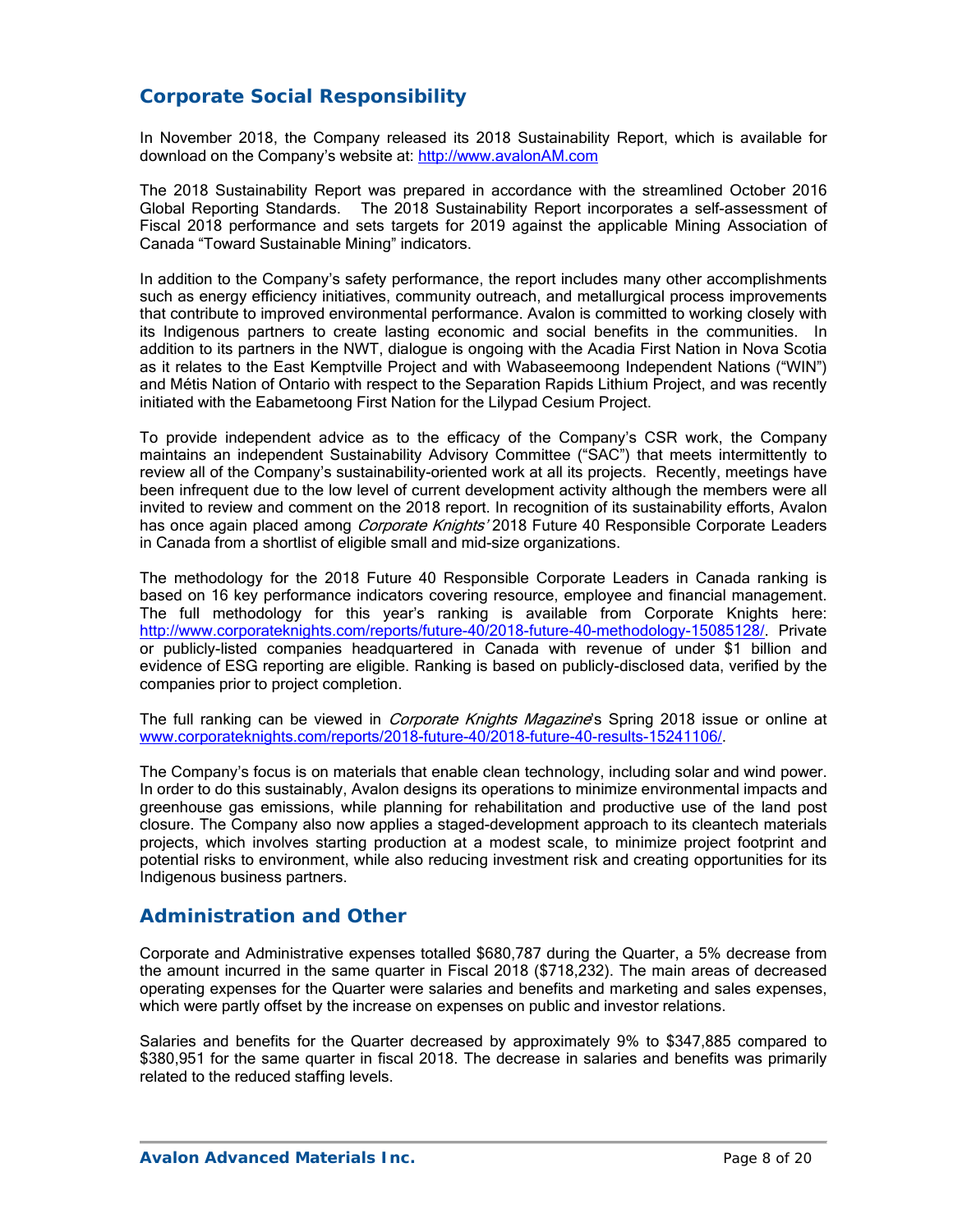Marketing and sales expenses for the Quarter decreased by \$17,758 to \$8,597 compared to \$26,354 for the same quarter in fiscal 2018. The decrease was primarily related to the reduced travel in order to conserve cash resources.

Expenses on public and investor relations for the Quarter increased by \$42,148 (62%) to \$109,978 compared to \$67,830 for the same quarter in fiscal 2018. This increase was initiated in Q3 2018 reflecting the need to accelerate efforts to reach out to new investors which required retaining several new consultants to introduce the Company into new markets primarily in Europe and the US. During the Quarter, regular calls with European investors continued along with US investor outreach and roadshows in New York, South Florida and Arizona.

Share based compensation decreased to \$26,105 for the Quarter compared to \$38,778 for the same quarter in fiscal 2018. This decrease is primarily related to the decrease in the estimated fair values of options earned during the Quarter compared to the same quarter in fiscal 2018.

On November 30, 2018, the fair values of the Company's outstanding derivative liabilities (which included the warrants denominated in US\$ and warrants with exercise prices that are subject to adjustment from time to time in the event of certain common share rights offerings) were remeasured at fair value, which resulted in a gain of \$57,433 for the Quarter. The changes in the estimated value of these warrants are mainly caused by the fluctuation in the trading price of the Company's common shares on November 30, 2018 compared to August 31, 2018.

The fair values of the Company's outstanding convertible redeemable preferred shares (issued in March 2017, January 2018 and June 2018) were also re-measured, which resulted in losses of \$144,375 in the Quarter.

## **Summary of Quarterly Results**

| <b>Fiscal Year</b>                         | 2019           | 2018           |               |                |                | 2017    |               |                |
|--------------------------------------------|----------------|----------------|---------------|----------------|----------------|---------|---------------|----------------|
| <b>For the Quarters Ended</b>              | <b>Nov. 30</b> | <b>Aug. 31</b> | <b>May 31</b> | <b>Feb. 28</b> | <b>Nov. 30</b> | Aug. 31 | <b>May 31</b> | <b>Feb. 29</b> |
|                                            |                |                |               |                |                |         |               |                |
| Revenue (Interest)                         | 13.941         | 14.340         | 20.204        | 12.484         | 14.749         | 16.080  | 7.088         | 2,544          |
| Net Loss before discontinued<br>operations | .569.937       | 786.927        | 682.931       | 1,142,848      | 628.038        | 835.616 | 1,312,870     | 568,543        |
| Net Loss                                   | .569.937       | 786.927        | 682.931       | 1.142.848      | 628.038        | 835.616 | 1.312.870     | 568,543        |
| Net Loss, per share, basic<br>land diluted | 0.006          | 0.004          | 0.003         | 0.005          | 0.003          | 0.004   | 0.007         | 0.003          |

The following selected financial data is derived from the unaudited condensed consolidated interim financial statements of the Company.

The fluctuation in quarterly net loss is primarily due to share-based compensation expenses recognized as stock options granted to directors, officers, employees and consultants of the Company are earned, the impairment losses recognized on resource properties, changes in the fair value of derivative liabilities and convertible redeemable preference shares, and expensed financing transaction costs. The costs of resource properties are written down at the time the properties are abandoned or considered to be impaired in value.

# **Liquidity and Capital Resources**

In management's view, given the nature of the Company's operations, which consists mainly of the exploration and development of mineral properties, the most relevant financial information relates primarily to current liquidity, solvency, and planned property expenditures. The Company's financial success will be dependent on the economic viability of its resource properties and the extent to which it can discover and develop new mineral deposits. Such development may take several years to complete and the amount of resulting income, if any, is difficult to determine. The sales value of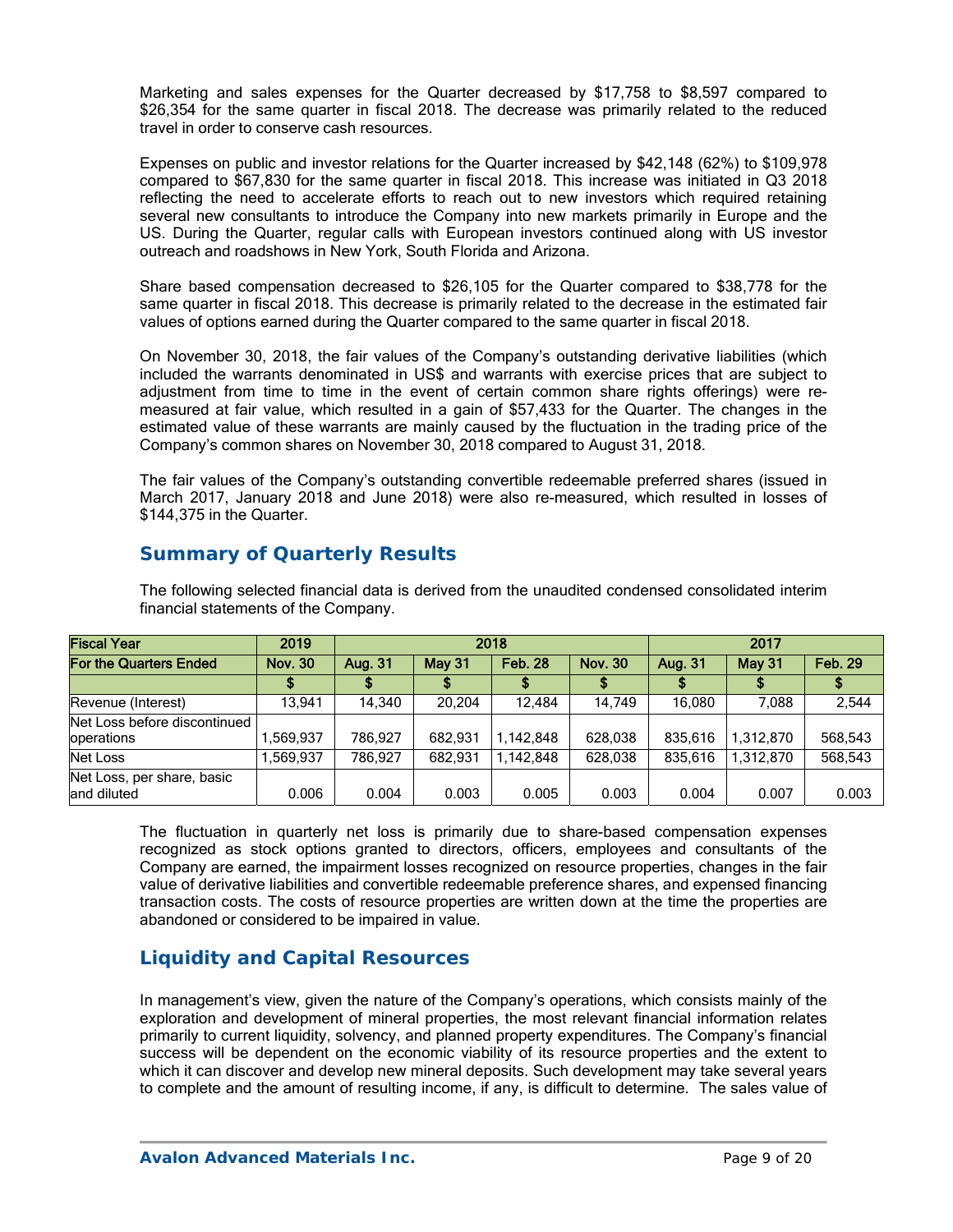any mineralization discovered by the Company is largely dependent on factors beyond the Company's control, including the market value of the metals and minerals to be produced.

The Company manages its capital structure and makes adjustments to it based on the funds available to the Company in light of changes in general economic conditions, the Company's short term working capital requirements, and its planned exploration and development program expenditure requirements.

As the Company is in the development stage, its principal source of capital is from the issuance of equity securities. In order to achieve its objectives, the Company expects to spend its existing working capital and raise additional funds as required.

As at November 30, 2018, the Company has current assets of \$907,047 and current liabilities of \$1,272,195. The holder of the Company's convertible redeemable preferred shares is entitled to demand repayment of the applicable redemption value per share in cash (which totalled \$2,673,750 as at November 30, 2018) upon the occurrence of certain Redemption Events. Excluding the deferred flow-through share premium of \$20,575, the Company's adjusted working capital deficit was \$344,573 (calculated by adding back the deferred flow-through share premium of \$20,575 to the working capital deficit of \$365,148). As the de-recognition of the balance of the deferred flowthrough share premium will not require the future outflow of resources by the Company, it is management's belief that the adjusted working capital figure provides useful information in assessing the Company's liquidity risk. As at August 31, 2018, the Company had adjusted working capital deficit of \$170,908 and cash and cash equivalents on hand of \$319,057.

The Company's monthly operating expenditures, excluding expenditures on resource property work programs, average \$290,000 during periods of moderate project activity. The Company's anticipated resource property expenditures for Fiscal 2019, assuming the requisite financing is in place, are budgeted at approximately \$1,500,000 (excluding capitalized salaries and benefits), of which approximately \$200,281 had been incurred by November 30, 2018.

Subsequent to the Quarter, the Company completed a private placement and issued 10,000,000 flow-through shares at the price of \$0.07 per share for gross proceeds of \$700,000 (the "December 2018 Private Placement").

The Company will need to raise additional capital to meet its ongoing expenditure obligations or reduce its current overhead costs. Initiatives both to reduce overhead costs and to raise additional capital are in progress although there can be no assurances that the Company will be able to raise additional funds required for all planned expenditures. As a result, certain expenditures may have to be delayed until sufficient funding has been raised. Given the continuation of weak investor sentiment and capital market conditions in the junior resource sector, there exists uncertainty as to the Company's ability to raise sufficient additional funds on favourable terms. This condition indicates the existence of a material uncertainty that raises substantial doubt about the Company's ability to continue as a going concern. The Company's expenditures on other discretionary exploration and development activities have some scope for flexibility in terms of amount and timing, which can be adjusted accordingly.

The Company does not have any externally imposed capital requirements other than those certain Redemption Events contained in the preferred share terms. The Company continues to work on attracting more substantial project financing through the participation of one or more strategic partners, a long term construction debt financing facility, and/or through the equity markets. If the Company is not able to secure financing on satisfactory terms, expenditures on the development of its projects will need to be delayed.

All of the Company's resource properties, are owned, leased or licenced with minimal holding costs. The most significant holding costs being annual lease rental fees on Nechalacho of \$24,841 and the annual expenditures related to the mining leases at Separation Rapids and Warren Township totalling \$3,327. As at November 30, 2018, the Company is required to incur additional Canadian Exploration Expenditures ("CEE") of \$93,858 by December 31, 2019. This amount represents the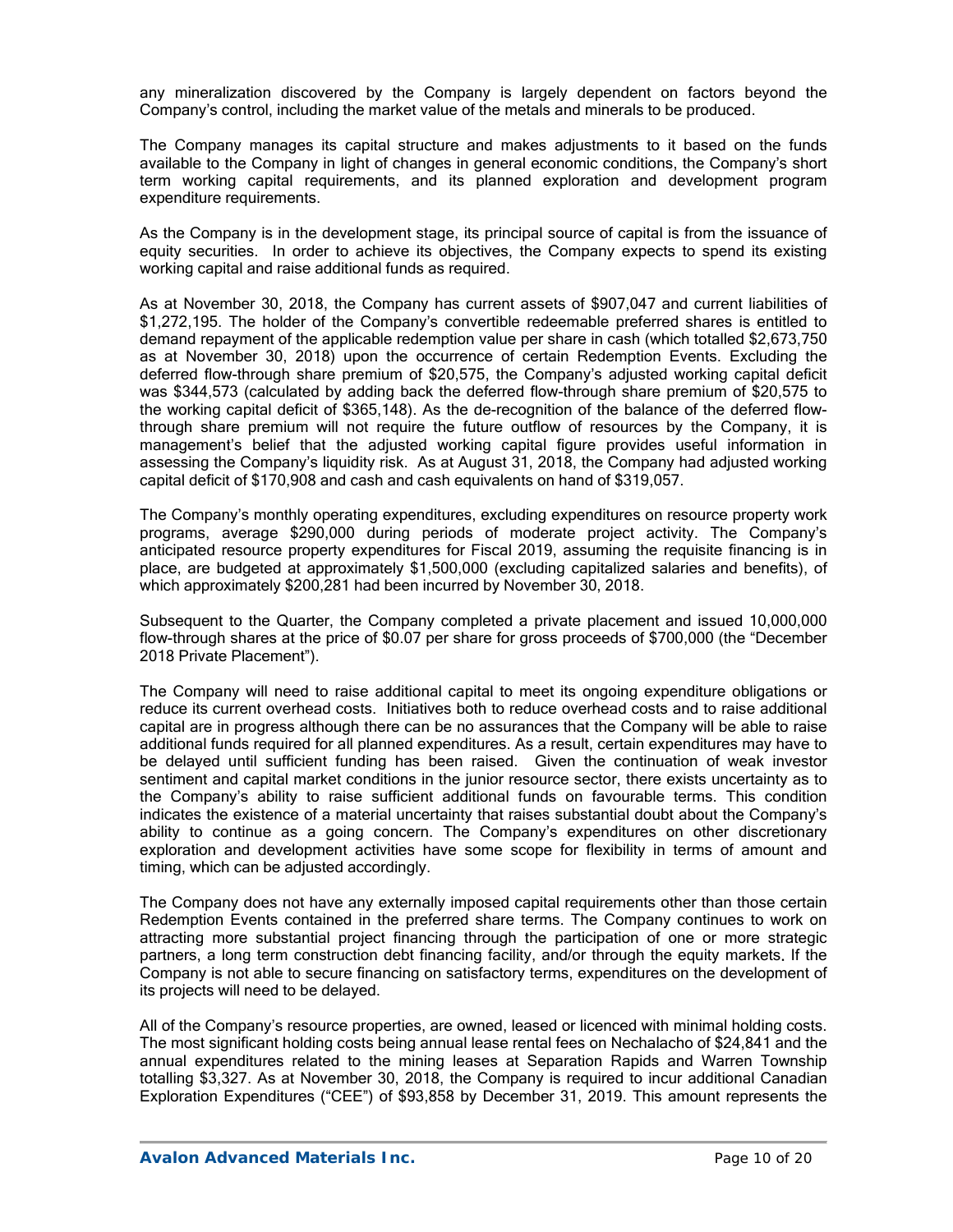remaining balance of the required expenditures resulting from the private placement completed in July, 2018. The Company is required to incur an additional \$700,000 in CEE by December 31, 2019 relating to the December 2018 Private Placement.

A joint venture with an industry partner or end-user may represent an attractive alternative for financing the further stages in the development of any of the Company's projects once the capital requirements become relatively large.

The Company has an operating lease for its premises. As at the date of this MDA, the minimum lease commitments under these leases are as follows:

| Fiscal year ended August 31, 2019 | \$ | 185,730 |
|-----------------------------------|----|---------|
| 2020                              | \$ | 333,275 |
| 2021                              | \$ | 348,155 |
| 2022                              | S  | 351.875 |
| 2023                              | S  | 359.315 |
| and thereafter<br>2024            | S  | 484.047 |

### **Off Balance Sheet Arrangements**

As at November 30, 2018, the Company had no material off balance sheet arrangements such as guaranteed contracts, contingent interests in assets transferred to an entity, derivative instrument obligations or any instruments that could trigger financing, market or credit risk to the Company.

### **Transactions with Related Parties**

Balances and transactions between the Company and its subsidiaries have been eliminated on consolidation and are not disclosed here. Details of the transactions between the Company and other related parties are disclosed below:

#### a) Trading transactions

There had been no material trading transactions with related parties during each of the three months ended November 30, 2018 and 2017, other than the participation by certain related parties in certain equity offerings as listed below:

- (i) the participation by certain related parties in the November 2017 Private Placement, whereby Donald Bubar, Director, President and CEO, Mark Wiseman, Vice President Sustainability, Patricia Mohr, Director subscribed for 200,000, 55,000 and 50,000 flowthrough shares at \$0.145 per share, respectively; and
- (ii) In November 2018, Mr. Donald Bubar subscribed for 1,000,000 Units at \$0.07 per Unit.
- b) Compensation of key management personnel

The remuneration of directors and other key members of the Company's senior management team during the three months ended November 30, 2018 and 2017 were as follows:

|                                                                                                  |   | November 30,<br>2018 | November 30,<br>2017 |                   |
|--------------------------------------------------------------------------------------------------|---|----------------------|----------------------|-------------------|
| Salaries, benefits and directors' fees <sup>(1)</sup><br>Share based compensation <sup>(2)</sup> | S | 434,088<br>21,332    |                      | 429,567<br>33,927 |
|                                                                                                  |   | 455,420              |                      | 463,494           |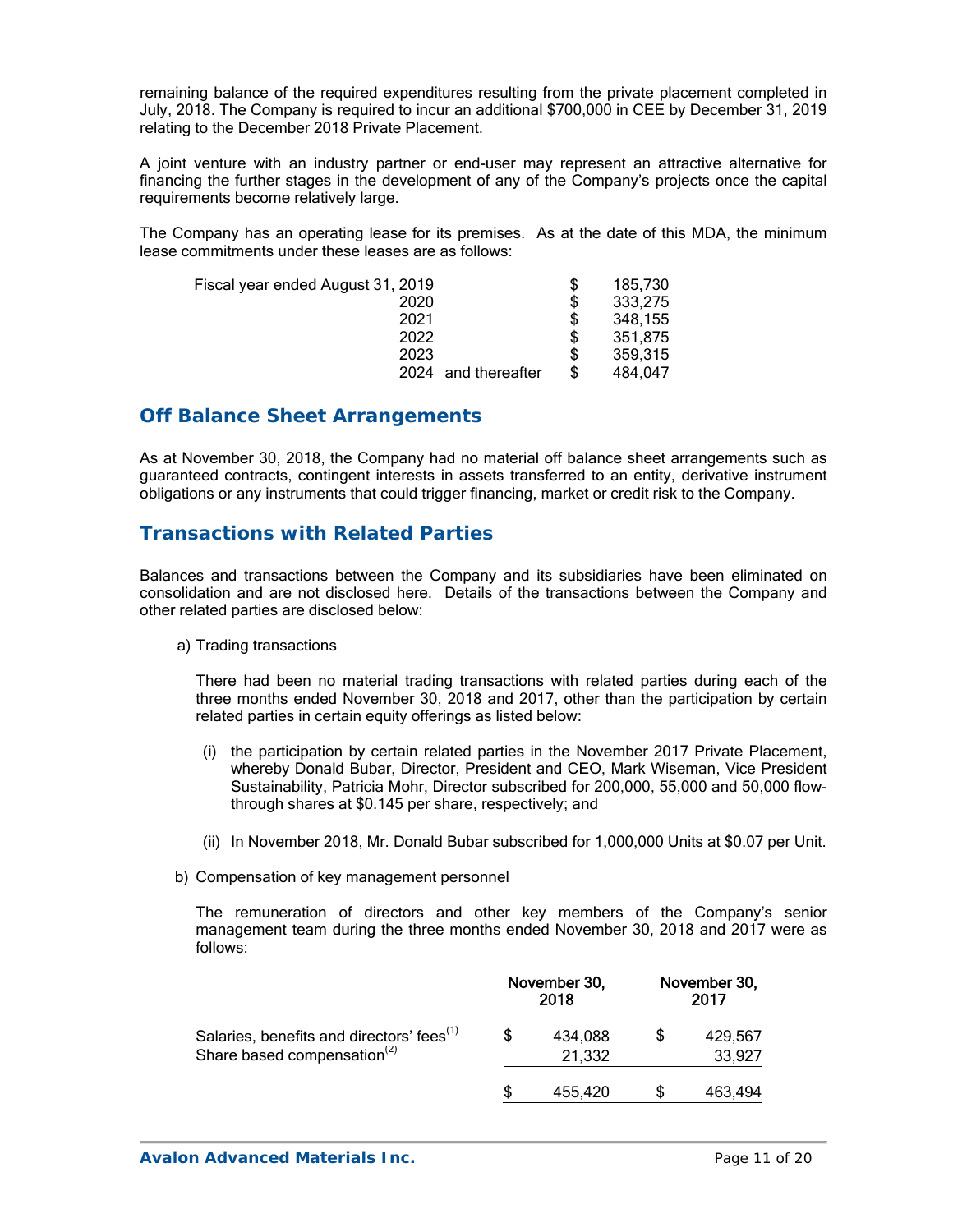- <sup>(1)</sup> Salaries and benefits of key management personnel capitalized to exploration and evaluation assets and PPE for the three months totaled \$113,502 (2017 \$125,533).
- $(2)$  Fair value of stock options earned and recognized as share based compensation during the respective reporting period.

## **Subsequent Events**

Subsequent to the end of the Quarter, the Company:

- a) granted an aggregate of 1,065,000 stock options with a weighted average exercise price of \$0.10 per share to certain employees and consultants of the Company. The weighted average contract life of these options at issuance was 2.3 years;
- b) had 425,000 stock options with a weighted average exercise price of \$0.61 per share expire;
- c) had 150,000 broker's compensation warrants with an exercise price of \$0.15 per share expire; and
- d) completed a private placement and issued 10,000,000 flow-through common shares at the price of \$0.07 per share for gross proceeds of \$700,000.

# **Financial Instruments**

The Company's financial instruments consist of cash and cash equivalents, receivables, accounts payable and accrued liabilities, convertible note payable, convertible redeemable preferred shares, warrants denominated in foreign currency, and warrants with exercise prices that are subject to adjustment from time to time.

Management does not believe these financial instruments expose the Company to any significant interest, currency or credit risks arising from these financial instruments. The fair market values of cash and cash equivalents, receivables, and accounts payable and accrued liabilities approximate their carrying values.

The Company has 6,466,513 warrants outstanding as at November 30, 2018, with an original exercise price of US\$0.56 per share ("US\$ Warrants"). These warrants are subject to certain antidilution provisions, which may reduce the exercise price, with a floor of US\$0.5095 per share. The adjusted exercise price as calculated by the anti-dilution provisions as at November 30, 2018 and as at the date of this MDA is US\$0.5223. These warrants are exercisable until June 13, 2021. These warrants were recorded at fair value at the time of issuance, and are re-measured at fair value using the Black-Scholes pricing model at each financial statement reporting date, with the resulting change in fair value being recorded in the statement of comprehensive loss.

As the Company has the right to redeem all of the outstanding A1, B1 and C1 Preferred Shares at any time at a 5% premium to the redemption value, the total fair value of the 125 A1 Preferred Shares, 205 B1 Preferred Shares and the 130 C1 Preferred Shares as at November 30, 2018 is \$853,125, \$1,237,687 and \$716,625, respectively. The number of common shares to be issued would be 52,426,470 if all of the outstanding A1, B1 and C1 Preferred Shares had been converted into common shares based on the closing price of the Company's common shares on the TSX of \$0.06 on November 30, 2018.

As the Company has the option to buy back the convertible note at any time for the outstanding face value, as such the fair value of the convertible note as at November 30, 2018 is its face value of \$600,000.

Interest income from cash and cash equivalents are recorded in the statement of comprehensive loss.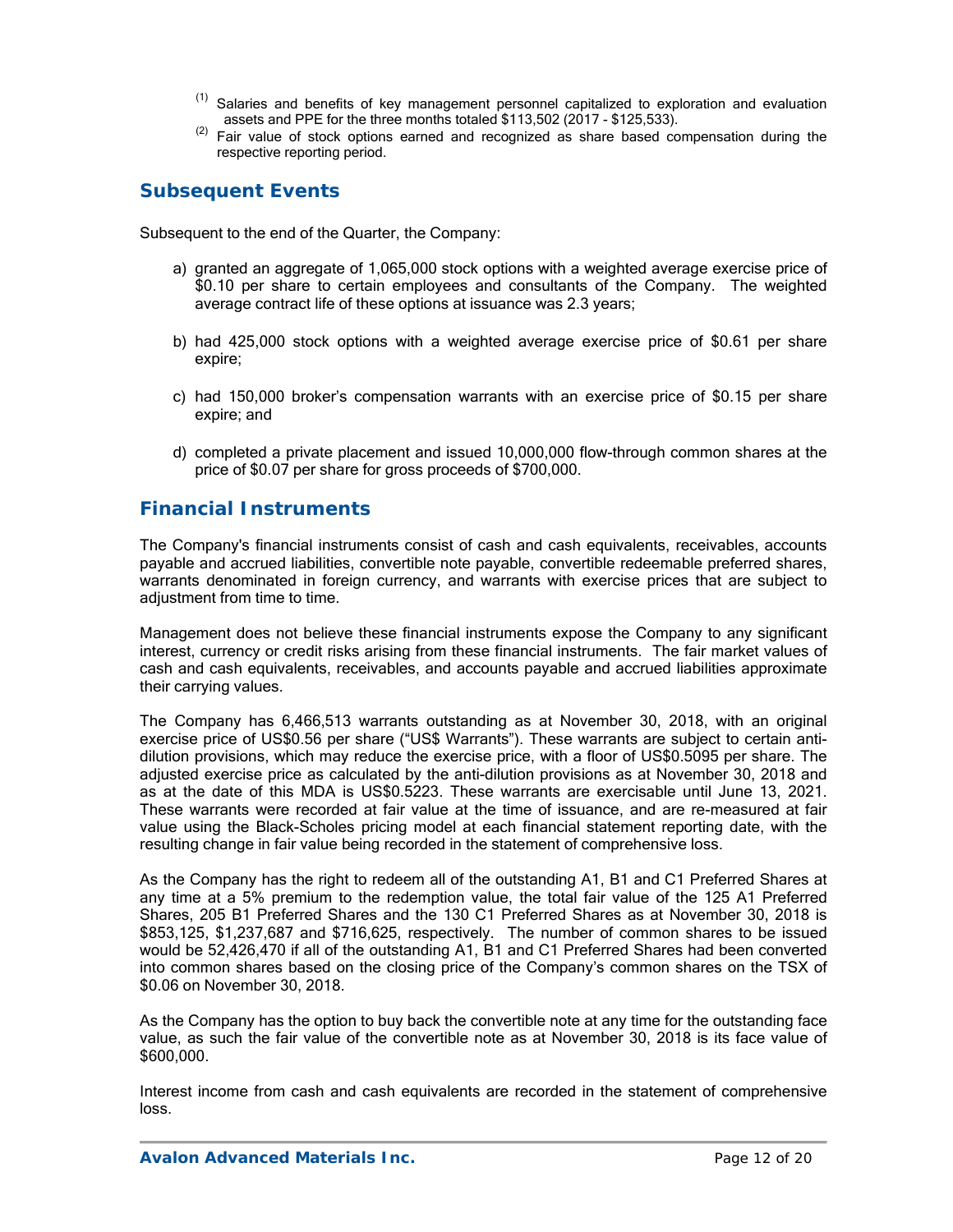## **Outstanding Share Data**

#### *a) Common and Preferred Shares*

The Company is presently authorized to issue an unlimited number of common shares without par value. The Company is also authorized to issue up to 25,000,000 preferred shares without par value, of which 950 have been issued and 460 are outstanding as at November 30, 2018.

As at November 30, 2018, the Company had 254,639,859 common shares, 125 Series A1 Preferred Shares, 205 Series B1 Preferred Shares and 130 Series C1 Preferred Shares issued and outstanding. Subsequent to the end of the Quarter, and as described earlier under "Subsequent Events", 10,000,000 flow-through common shares were issued pursuant to the December 2018 Private Placement. As at the date of this MDA, the Company has 264,639,859 common shares, 125 Series A1 Preferred Shares, 205 Series B1 Preferred Shares and 130 Series C1 Preferred Shares outstanding.

#### *b) Options*

As at November 30, 2018, the Company had an aggregate of 10,045,000 incentive stock options outstanding with a weighted average exercise price of \$0.27 (of which 6,796,250 were vested and 3,248,750 were unvested). Subsequent to the end of the Quarter, 1,065,000 options were granted and 425,000 options had expired (as described earlier under "Subsequent Events"). As at the date of this MDA, the Company has 10,685,000 incentive stock options with a weighted average exercise price of \$0.24 outstanding.

#### *c) Warrants*

As at November 30, 2018 the Company has the following common share purchase warrants outstanding:

- i. 6,466,513 US\$ Warrants, with an original exercise price of US\$0.56 per share and are exercisable until June 13, 2021. These warrants are also subject to certain anti-dilution provisions, which may reduce the exercise price, with a floor of US\$0.5095 per share. The adjusted exercise price as calculated by the anti-dilution provisions as at August 31, 2018 and as at the date of this MDA is US\$0.5223;
- ii. 30,000 warrants, issued pursuant to the Accommodation Agreement, with an average exercise price of \$0.31 per share and will expire as follows: 10,000 warrants on July 31, 2019, 10,000 warrants on July 31, 2020 and 10,000 warrants on August 2, 2021;
- iii. 2,400,000 warrants with an exercise price of \$0.16 per share and exercisable until November 3, 2019;
- iv. 6,900,000 A1 Warrants with an exercise price of \$0.23 per common share which are exercisable until March 10, 2022;
- v. 6,250,000 B1 Warrants with an exercise price of \$0.15 per common share which are exercisable until January 15, 2023;
- vi. 1,400,000 warrants with an exercise price of \$0.12 per share expiring on June 29, 2020, or if the closing price of the common shares on the TSX is \$0.16 or higher for a period of twenty consecutive trading days after June 29, 2018, the Company may, by notice to the holder reduce the expiry date of the warrants to not less than 30 days from the date of such notice;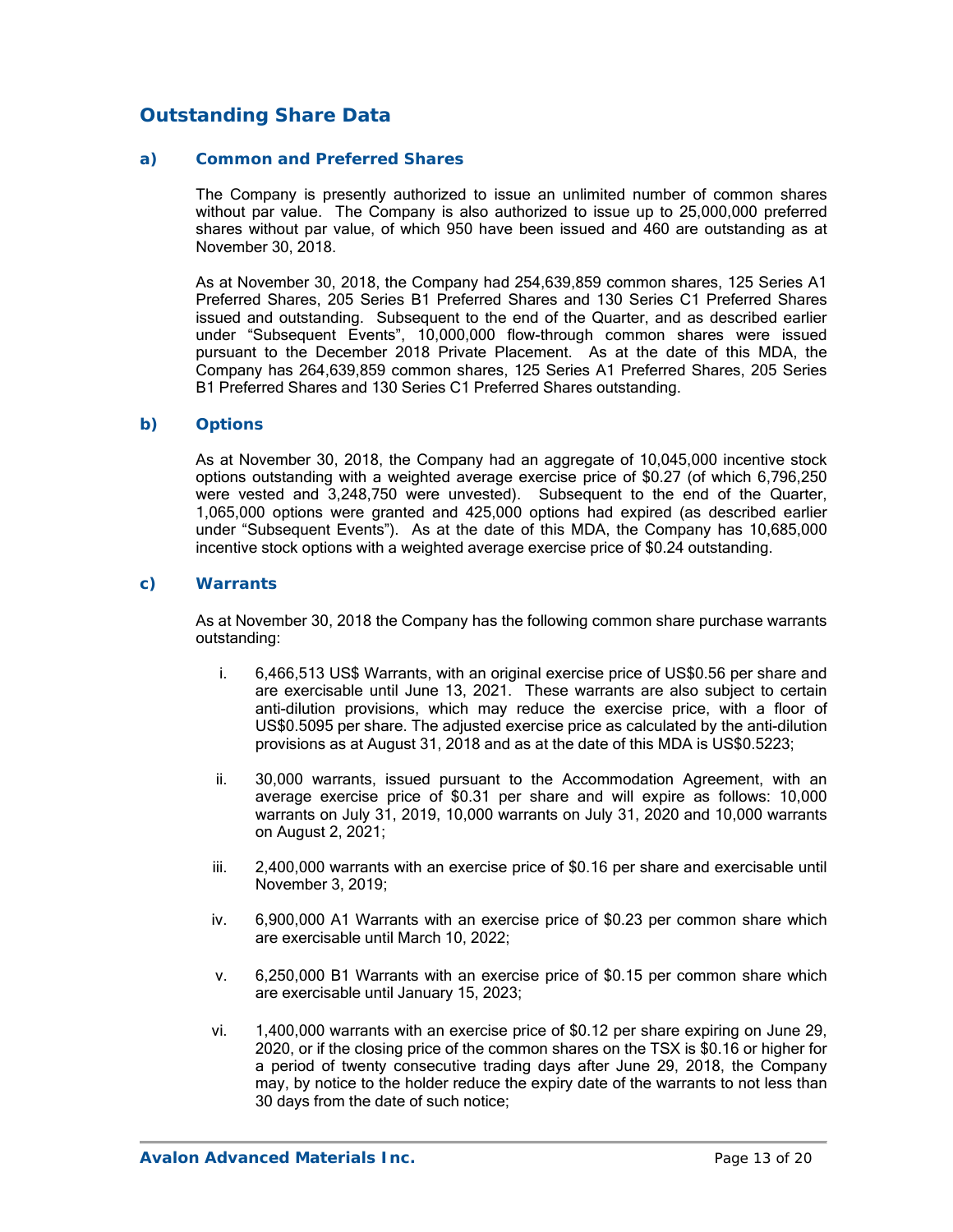- vii. 2,750,000 warrants with an exercise price of \$0.12 per share expiring on July 11, 2020, or if the closing price of the common shares on the TSX is \$0.16 or higher for a period of twenty consecutive trading days after July 11, 2018, the Company may, by notice to the holder reduce the expiry date of the warrants to not less than 30 days from the date of such notice;
- viii. 3,750,000 C1 Warrants with an exercise price of \$0.125 per common share which are exercisable until June 29, 2023;
- ix. 2,400,000 warrants with an exercise price of \$0.12 per share expiring on November 1, 2020, or if the closing price of the common shares on the TSX is \$0.16 or higher for a period of twenty consecutive trading days after November 1, 2018, the Company may, by notice to the holder reduce the expiry date of the warrants to not less than 30 days from the date of such notice;
- x. 287,500 warrants with an exercise price of \$0.12 per share expiring on November 23, 2020, or if the closing price of the common shares on the TSX is \$0.16 or higher for a period of twenty consecutive trading days after November 23, 2018, the Company may, by notice to the holder reduce the expiry date of the warrants to not less than 30 days from the date of such notice; and
- xi. 4,575,000 warrants with an exercise price of \$0.07 per share expiring on November 30, 2021.

The Company is also committed to issue 20,000 warrants to the NWTMN in two equal installments of 10,000 warrants upon the Nechalacho Project meeting certain milestones. These warrants will have a contractual term of five years and will have an exercise price based on the then current market price of the Company's common shares at the date of issue of the warrants.

#### *d) Brokers' Compensation Warrants*

As at November 30, 2018, the Company had the following compensation warrants outstanding:

- i. 150,000 compensation warrants with an exercise price of \$0.15 per common share, which are exercisable until December 23, 2018;
- ii. 204,000 compensation warrants with an exercise price of \$0.15 per common share, which are exercisable until June 12, 2019;
- iii. 186,000 compensation warrants with an exercise price of \$0.145 per common share, which are exercisable until August 16, 2019;
- iv. 288,000 compensation warrants with an exercise price of \$0.15 per common share, which are exercisable until November 3, 2019; and
- v. 132,000 compensation warrants with an exercise price of \$0.15 per common share, which are exercisable until December 22, 2019.

Subsequent to the end of the Quarter, 150,000 broker's compensation warrants with an exercise price of \$0.15 per share have expired.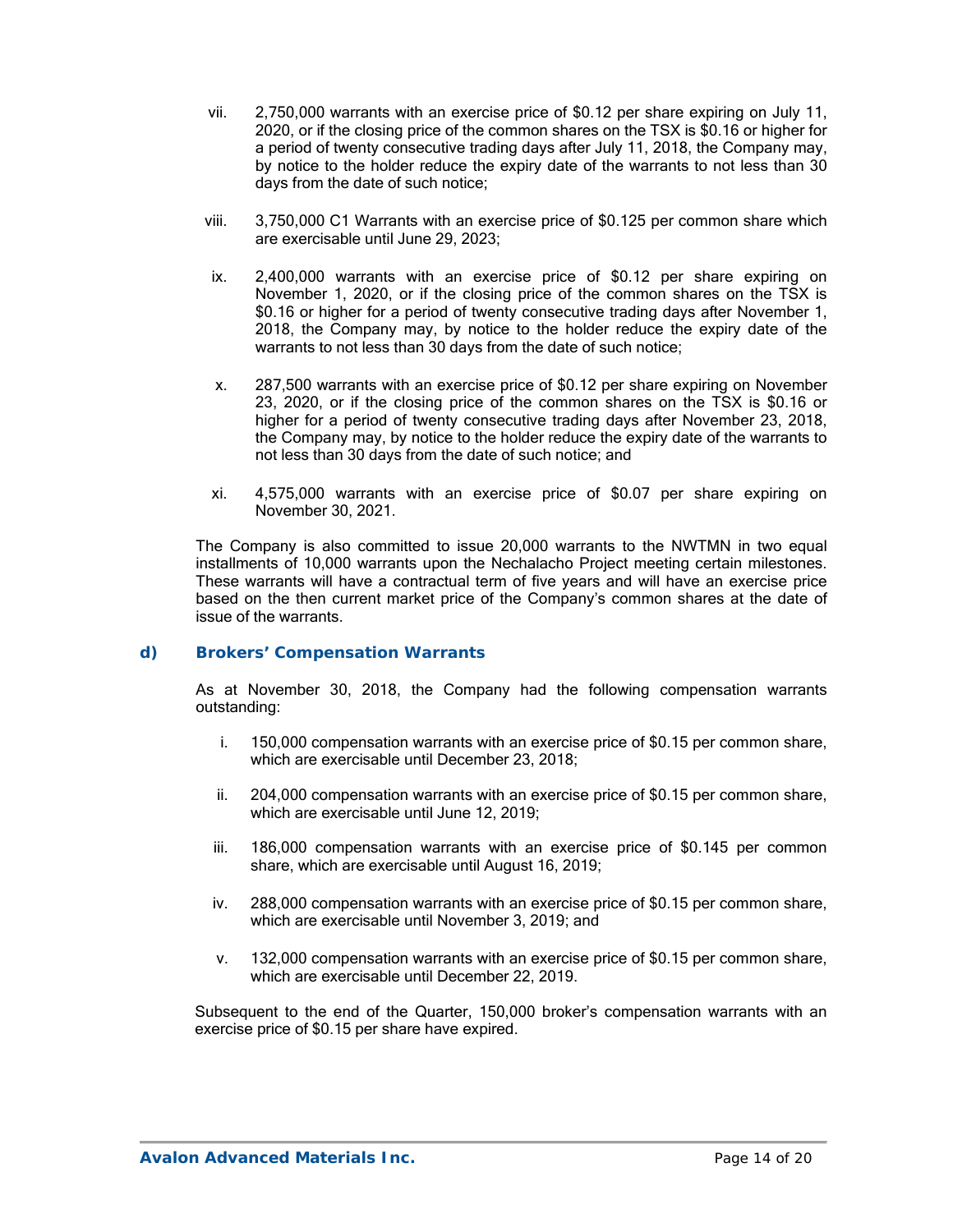### **Disclosure Controls and Procedures**

Disclosure controls and procedures are designed to provide reasonable assurance that material information is gathered and reported to senior management, including the Chief Executive Officer ("CEO") and Chief Financial Officer ("CFO"), as appropriate, to permit timely decisions regarding public disclosure.

Management, including the CEO and CFO, has designed or caused to be designed under their supervision, disclosure controls to provide reasonable assurance that the information required to be disclosed in annual filings, interim filings, or other reports filed or submitted under Canadian securities legislation, or reports filed or submitted under the U.S. Securities Exchange Act of 1934 is recorded, processed, summarized and reported within the time period specified in those rules.

### **Internal Control over Financial Reporting**

The CEO and CFO are also responsible for the design of the Company's internal controls over financial reporting ("ICFR") to provide reasonable assurance regarding the reliability of financial reporting and the preparation of financial statements for external purposes in accordance with IFRS. Because of its inherent limitation, internal control over financial reporting may not prevent or detect misstatements.

There have been no changes to the Company's design of internal controls over financial reporting that occurred during the Quarter that materially affected, or are reasonably likely to affect, the Company's ICFR.

### **Critical Accounting Judgments and Estimation Uncertainties**

The preparation of the consolidated financial statements in conformity with IFRS requires that the Company's management make critical judgments, estimates and assumptions about future events that affect the amounts reported in the consolidated financial statements and the related notes thereto. Actual results may differ from those estimates. Estimates and assumptions are reviewed on an on-going basis based on historical experience and other factors that are considered to be relevant under the circumstances. Revisions to estimates are accounted for prospectively.

The Company has identified the following significant areas where critical accounting judgments, estimates and assumptions are made and where actual results may differ from these estimates under different assumptions and conditions and may materially affect financial results or the financial position reported in future periods.

Further details of the nature of these assumptions and conditions may be found in the relevant notes to the consolidated financial statements.

#### *Key Sources of Estimation Uncertainty*

Information about assumptions and estimation uncertainties that have a significant risk of resulting in a material adjustment are included in the following notes:

#### Recoverability of Exploration and Evaluation Assets, Development Assets and Property, Plant and **Equipment**

The Company assesses its long-lived assets, specifically all exploration and evaluation assets, development assets and PPE at each reporting date to determine whether any indication of impairment exists. Where an indicator of impairment exists, a formal estimate of the recoverable amount is made, which is the higher of the fair value less costs of disposal and value in use. These assessments require the use of estimates and assumptions such as long-term commodity prices, discount rates, foreign exchange rates, future capital requirements, exploration potential and operating performance.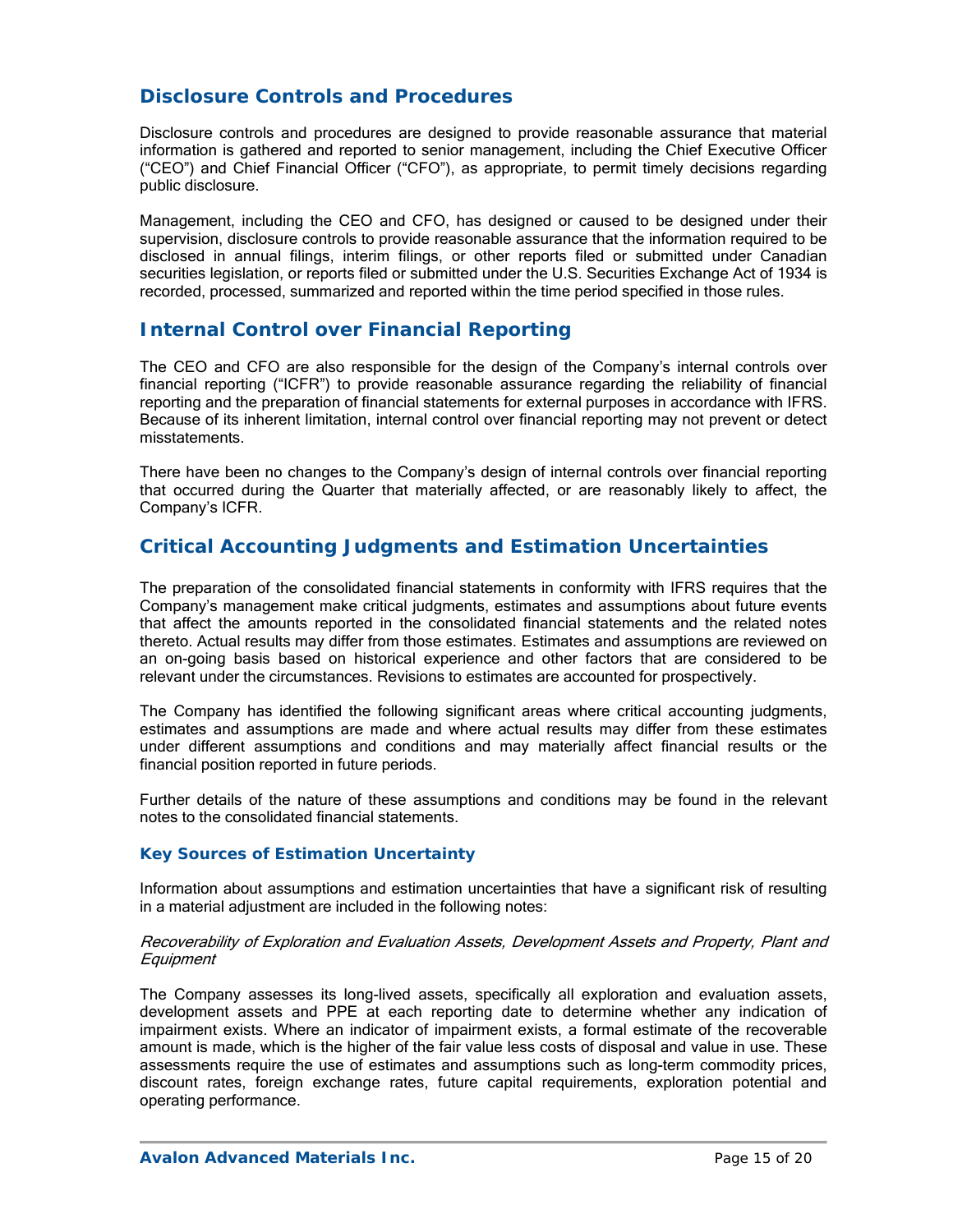#### Determination of Reserve and Resource Estimates

Mineral reserves and resources are estimates of the amount of ore that can be economically and legally extracted from the Company's exploration and development properties. The estimation of recoverable reserves is based upon factors such as estimates of commodity prices, production costs, production techniques, future capital requirements and foreign exchange rates, along with geological assumptions and judgments made in estimating the size and grade of the ore body. Changes in the reserve or resource estimates may impact the carrying value of exploration and evaluation assets, development assets, PPE, site closure and reclamation provision and amortization expense.

#### Fair Value of Share Based Payments and Warrants

The Company follows IFRS 2, Share-based Payment, in determining the fair value of share based payments. This calculated amount is not based on historical cost, but is derived based on assumptions (such as the expected volatility of the price of the underlying security, expected hold period before exercise, dividend yield and the risk-free rate of return) input into a pricing model. The model requires that management make forecasts as to future events, including estimates of: the average future hold period of issued stock options and compensation warrants before exercise, expiry or cancellation; future volatility of the Company's share price in the expected hold period; dividend yield; and the appropriate risk-free rate of interest. The resulting value calculated is not necessarily the value that the holder of the option or warrant could receive in an arm's length transaction, given that there is no market for the options or compensation warrants and they are not transferable. Similar calculations are made in estimating the fair value of the warrant component of an equity unit. The assumptions used in these calculations are inherently uncertain. Changes in these assumptions could materially affect the related fair value estimates.

#### Site Closure and Reclamation Provision

The Company's accounting policy for the recognition of a site closure and reclamation obligation requires significant estimates and assumptions such as: requirements of the relevant legal and regulatory framework, the magnitude of possible disturbance and the timing thereof, extent and costs of required closure and rehabilitation activity, and discount rate. These uncertainties may result in future actual expenditures differing from the amounts currently provided.

Site closure and reclamation provision recognized is periodically reviewed and updated based on the facts and circumstances available at the time.

#### Property, Plant and Equipment - Estimated Useful Lives

Management estimates the useful lives of PPE based on the period during which the assets are expected to be available for use. The amounts and timing of recorded expenses for depreciation of PPE for any period are affected by these estimated useful lives. The estimates are reviewed at least annually and are updated if expectations change as a result of physical wear and tear, technical or commercial obsolescence and legal or other limits to use. It is possible that changes in these factors may cause significant changes in the estimated useful lives of the Company's PPE in the future.

#### *Critical Judgments*

Information about critical judgments in applying accounting policies that have most significant effect on the consolidated financial statements are as follows:

#### Capitalization of Exploration and Evaluation Costs

Exploration and evaluation costs incurred during the year are recorded at cost. Capitalized costs include costs directly attributable to exploration and evaluation activities, including salaries and benefits of employees who are directly engaged in the exploration and evaluation activities.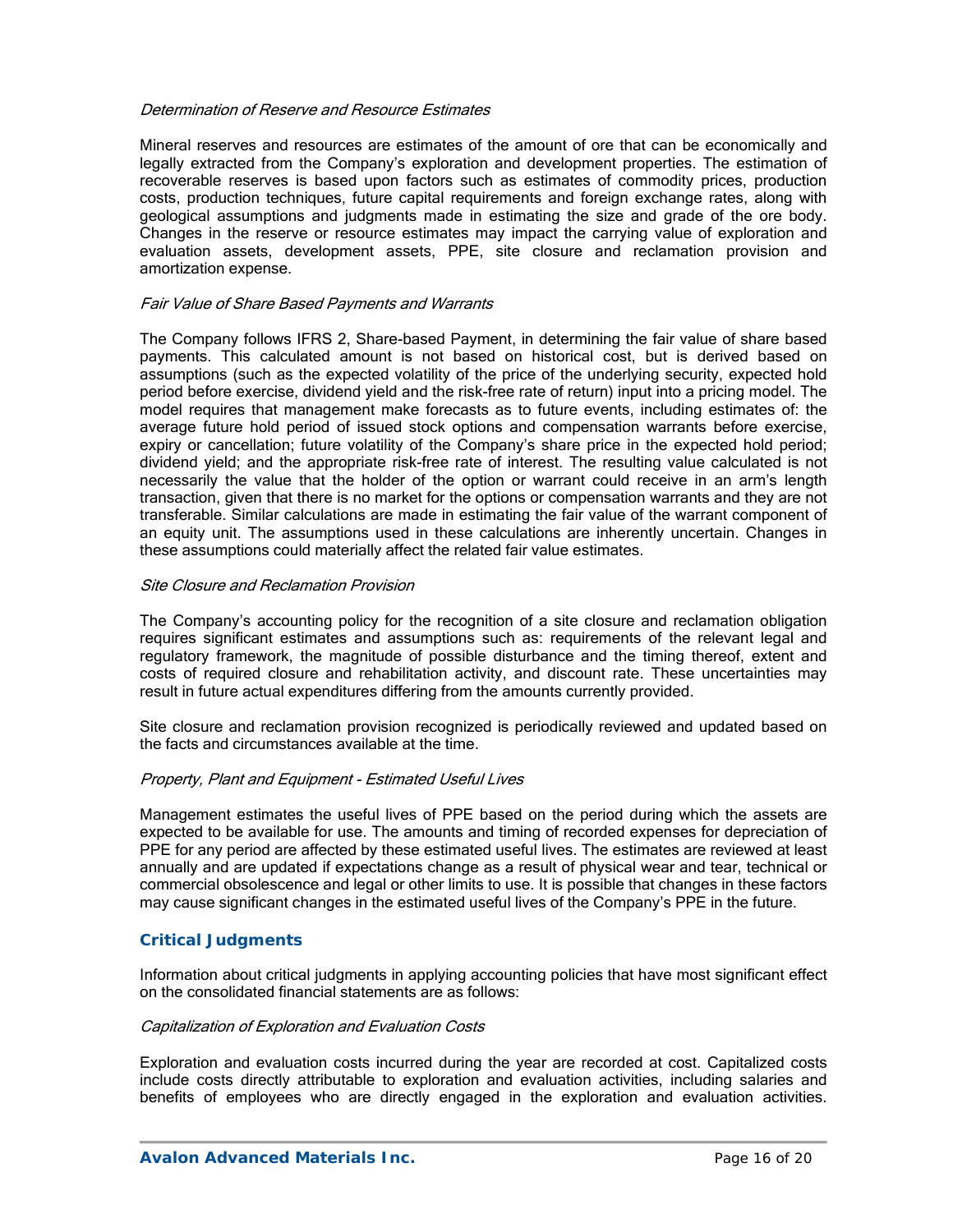Administrative and other overhead costs are expensed. Exploration and evaluation costs incurred that have been determined to have future economic benefits and can be economically recoverable are capitalized. In making this judgment, management assesses various sources of information including but not limited to the geologic and metallurgic information, history of conversion of mineral deposits to proven and probable mineral reserves, scoping and feasibility studies, proximity of operating facilities, operating management expertise and existing permits.

# **Changes in Accounting Policies Including Initial Adoption**

The Company adopted the following new accounting standards during the Quarter:

*a) IFRS 9, Financial Instruments* 

On September 1, 2018, the Company adopted IFRS 9, "Financial Instruments" ("IFRS 9") which replaces IAS 39, "Financial Instruments: Recognition and Measurement" ("IAS 39"). The retrospective adoption of IFRS 9 had no material impact to the Company's condensed consolidated interim financial statements.

IFRS 9 contains three principal classification categories for financial assets: measured at amortized cost; fair value through other comprehensive income ("FVTOCI"); or fair value through profit or loss ("FVTPL"). The classification of financial assets under IFRS 9 is generally based on the business model in which a financial asset is managed and its contractual cash flow characteristics. IFRS 9 eliminates the previous IAS 39 categories of held to maturity, loans and receivables and available for sale. IFRS 9 largely retains the existing requirements in IAS 39 for the classification and measurement of financial liabilities.

The following table shows the original measurement categories under IAS 39 and the new measurement categories under IFRS 9 for each class of the Company's financial assets and financial liabilities:

|                                         | <b>Measurement Category</b>                   |                |  |  |  |  |
|-----------------------------------------|-----------------------------------------------|----------------|--|--|--|--|
| <b>Financial Instrument</b>             | <b>IAS 39</b>                                 | <b>IFRS 9</b>  |  |  |  |  |
|                                         |                                               |                |  |  |  |  |
| Cash and cash equivalents               | Loans and receivables at amortized cost       | Amortized cost |  |  |  |  |
| Other receivables                       | Loans and receivables at amortized cost       | Amortized cost |  |  |  |  |
| Accounts payable                        | Other financial liabilities at amortized cost | Amortized cost |  |  |  |  |
| <b>Accrued liabilities</b>              | Other financial liabilities at amortized cost | Amortized cost |  |  |  |  |
| Convertible note payable                | <b>FVTPL</b>                                  | <b>FVTPL</b>   |  |  |  |  |
| Convertible redeemable preferred shares | <b>FVTPL</b>                                  | <b>FVTPL</b>   |  |  |  |  |
| Derivative liabilities                  | <b>FVTPL</b>                                  | <b>FVTPL</b>   |  |  |  |  |

There were no adjustments to the carrying amounts of the Company's financial instruments on the date of transition as a result of the transition from IAS 39 to IFRS 9.

#### *b) IFRS 15, Revenue from Contracts and Customers*

On September 1, 2018, the Company adopted IFRS 15, Revenue from Contracts and Customers ("IFRS 15"). IFRS 15 sets out the requirements for recognizing revenue that apply to all contracts with customers, except for contracts that are within the scope of the standards on leases, insurance contracts and financial instruments. IFRS 15 uses a control based approach to recognize revenue and establishes principles to address the nature, amount, timing and uncertainty of revenue and cash flows arising from an entity's contracts with customers. The Company currently does not have any operating revenue and therefore, the adoption of this new standard does not have any impact on the Company's consolidated financial statements.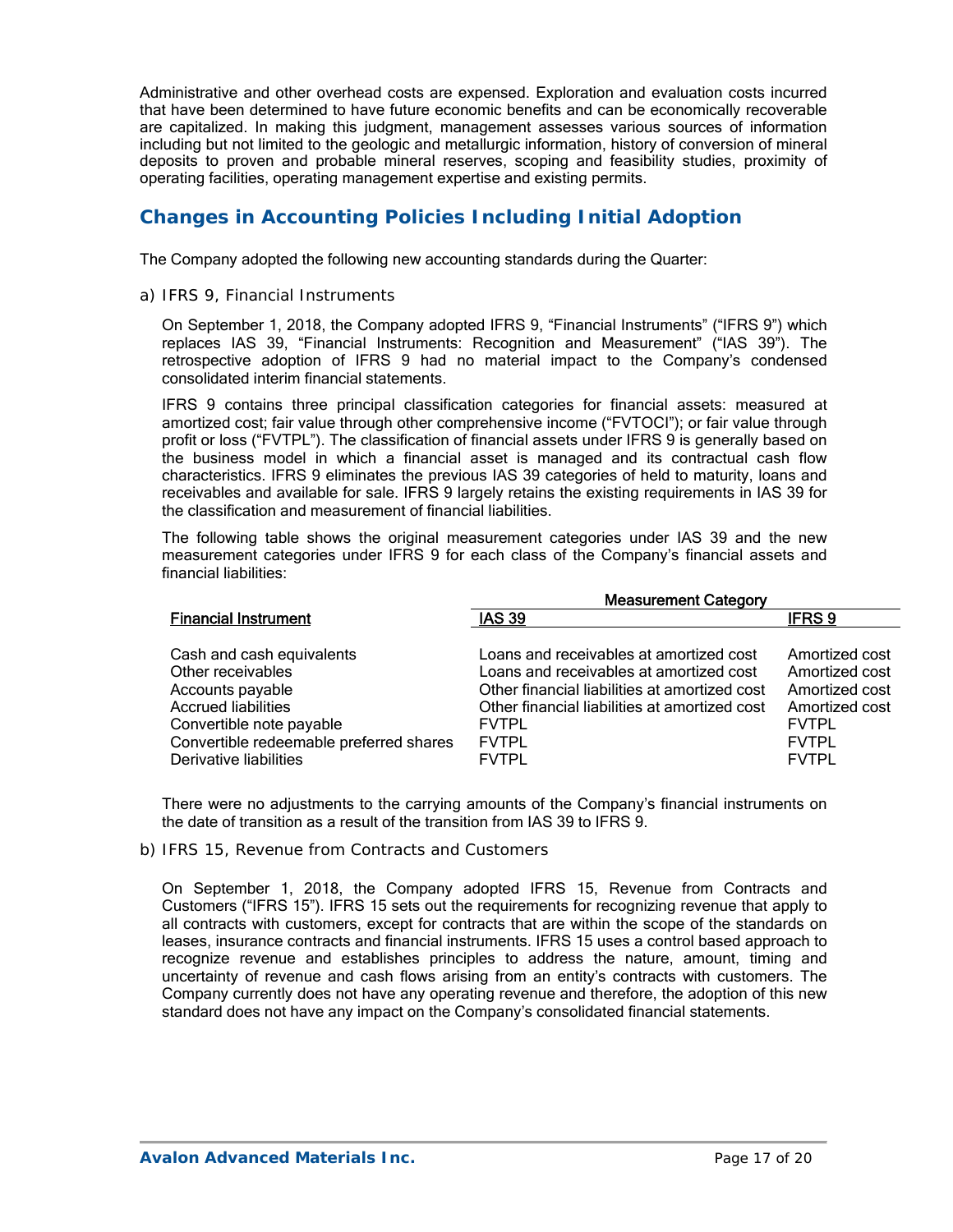# **Recent Accounting Pronouncements**

The following pronouncement is issued but not yet effective:

#### *IFRS 16, Leases*

IFRS 16, Leases ("IFRS 16") was issued by the IASB in January 2016, and will replace IAS 17 Leases. IFRS 16 specifies the methodology to recognize, measure, present and disclose leases. The standard provides a single lessee accounting model, requiring lessees to recognize assets and liabilities for all leases except for short-term leases and leases with low value assets. IFRS 16 substantially carries forward the lessor accounting requirements in IAS 17. IFRS 16 is effective for annual periods beginning on or after January 1, 2019, with early adoption permitted if IFRS 15 has also been adopted. A lessee will apply IFRS 16 to its leases either retrospectively to each prior reporting period presented; or retrospectively with the cumulative effect of initially applying IFRS 16 being recognized at the date of initial application. The Company is currently evaluating the impact of IFRS 16 on its consolidated financial statements.

## **Forward-Looking Statements, Risk Factors and Qualified Persons**

Certain of the statements that are not historical facts contained in this MDA are forward-looking statements that involve risks and uncertainties that could cause actual events or results to differ materially from estimated or anticipated events or results reflected in the forward-looking statements. Such forward-looking statements reflect the Company's current views with respect to future events and include, among other things, statements regarding targets, estimates and/or assumptions in respect of reserves and/or resources, and are based on estimates and/or assumptions related to future economic, market and other conditions that, while considered reasonable by management, are inherently subject to risks and uncertainties, including significant business, economic, competitive, political and social uncertainties and contingencies. These estimates and/or assumptions include, but are not limited to:

- qrade of ore;
- mineral product and commodity prices;
- metallurgical recoveries;
- operating costs;
- achievement of current timetables for development;
- strength of the global economy;
- availability of additional capital; and
- availability of supplies, equipment and labour.

Factors that could cause the Company's actual results, performance, achievements, developments or events to differ materially from those expressed or implied by forward-looking statements include, among others, the factors described or referred to under "Description of the Business - Risk Factors" in the Company's Annual Information Form for the year ended August 31, 2018, and:

- risks related to the Company's history of losses, lack of operating history, ability to generate material revenues and continue as a going concern;
- risks related to establishing new mining operations in the event that the Company elects to proceed with the development of one of its mineral projects;
- risks related to the Company's need for additional financing;
- risks related to any joint venture or strategic alliances that may be entered into by the Company;
- risks related to the progression of the Separation Rapids Lithium Project to a positive feasibility stage;
- risks related to securing product off-take agreements on a timely basis;
- risks related to the unique ore type at the Nechalacho Rare Earth Elements Project ("Nechalacho" or the "Nechalacho Project") and the Separation Rapids Lithium Project for which known metallurgical processes have not previously been applied;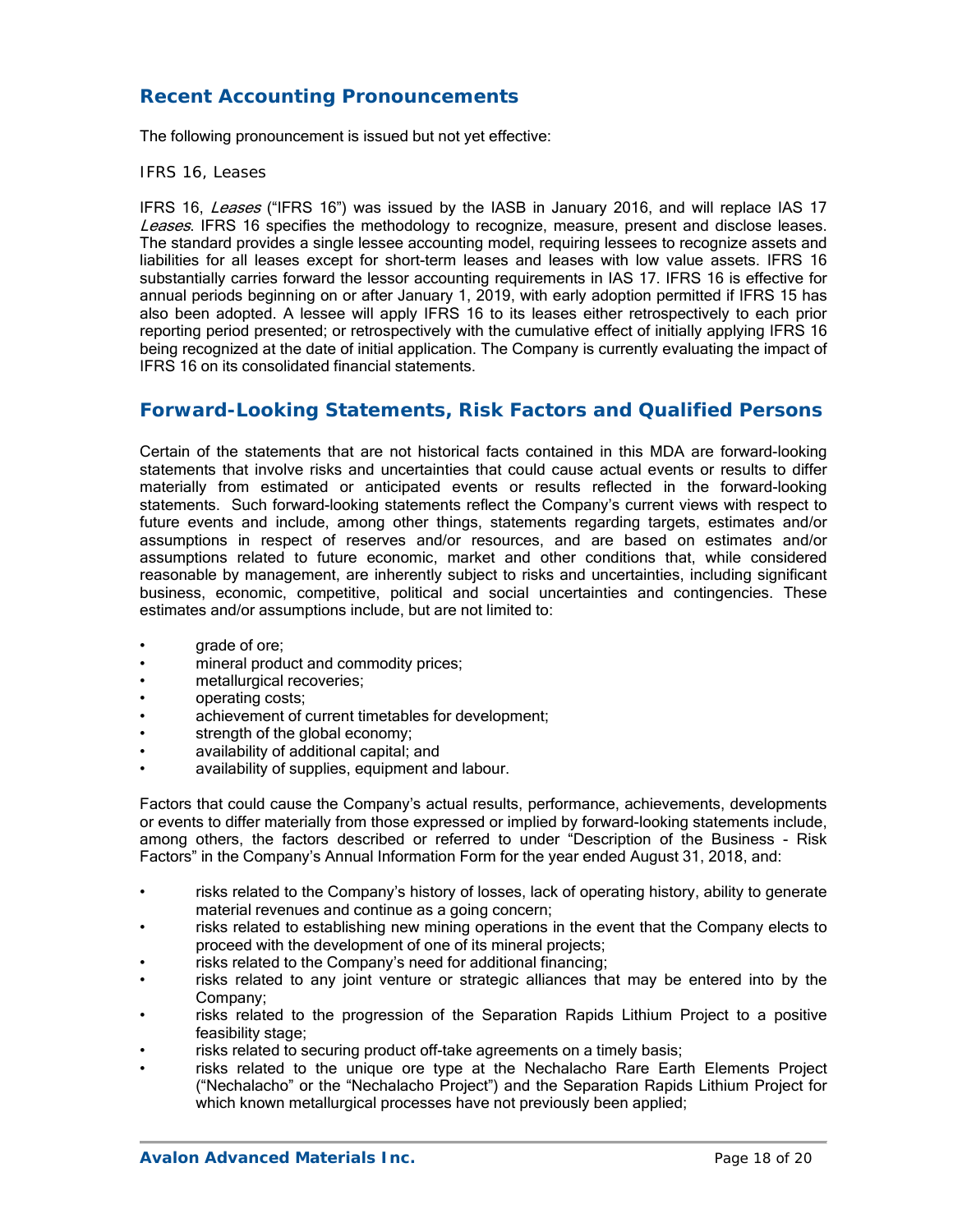- uncertainty related to title to the Company's properties as well as the risk of delays in obtaining licenses and permits as a result of local opposition, including uncertainty related to any challenges in connection with Aboriginal land title claims and Aboriginal rights
- risks related to the possible existence of rights and interests of Aboriginal groups, which may limit the Company's ability to develop its properties;
- risks related to the need to acquire properties for the hydrometallurgical plant and potentially a rare earth refinery for the Nechalacho Project;
- risks that actual capital costs, production schedules and economic returns for the Nechalacho Project may differ significantly from those anticipated by the Company;
- risks related to the demand for technology metals and minerals and fluctuations in their pricing ;
- risks related to the demand for lithium and fluctuations in its pricing;
- risks related to competition and the actions of competitors:
- risks related to costs or delays in the commercialization of rare earth products;
- uncertainties related to the fact that the Company's mineral resources and mineral reserves are only estimates;
- risks related to the Company's ability to secure the required mineral tenure licenses at the East Kemptville Tin-Indium Project ("East Kemptville Project") which could adversely affect the Company's ability to conduct further studies and exploration activities;
- risks related to obtaining, maintaining and renewing licenses and permits, and the material costs, liabilities and obligations in connection therewith;
- risks that the Company will be subject to material costs, liabilities and obligations in connection with environmental laws, regulations and approvals and that approvals will not be available;
- uncertainties involving uninsured risks;
- risks related to possible shortages of supplies, equipment and labour;
- risks related to the Company's ability to attract and retain qualified management and technical personnel;
- uncertainty whether the Company will acquire commercially mineable ore deposits or whether the current mineral deposits identified by the Company can be developed as commercially viable ore bodies;
- risks inherent to the competitive nature of the mineral industry;
- risks related to the extensive federal, state, provincial, territorial and local laws and regulations to which the Company's activities are subject;
- risks related to the availability and reliability of adequate infrastructure;
- risks and hazards inherent to the mining industry;
- risks related to any changes in critical accounting estimates that adversely affect the Company's financial results;
- risks related to potential conflicts of interest of the Company's directors and officers who may have involvement with other resource companies;
- risks due to being a "passive foreign investment company" for U.S. purposes;
- risks related to fluctuations of currency exchange rates;
- risks related to share price volatility;
- risks related to dilution of existing shareholders:
- risks related to not paying cash dividends;
- risks related to being a non-US corporation; and
- risks related to there being no market for the Company's warrants.

Most of the foregoing factors are beyond the Company's ability to control or predict. Although the Company has attempted to identify important factors that could cause actual results, performance, achievements, developments or events to differ materially from those described in forward-looking statements, there may be other factors that cause actual results, performance, achievements, developments or events not to be as anticipated, estimated or intended. There can be no assurance that the estimates and/or assumptions upon which these forward-looking statements are based will occur.

Readers can identify many of these statements by looking for words such as "believe", "expects", "will", "intends", "projects", "anticipates", "estimates", "continues" or similar words or the negative